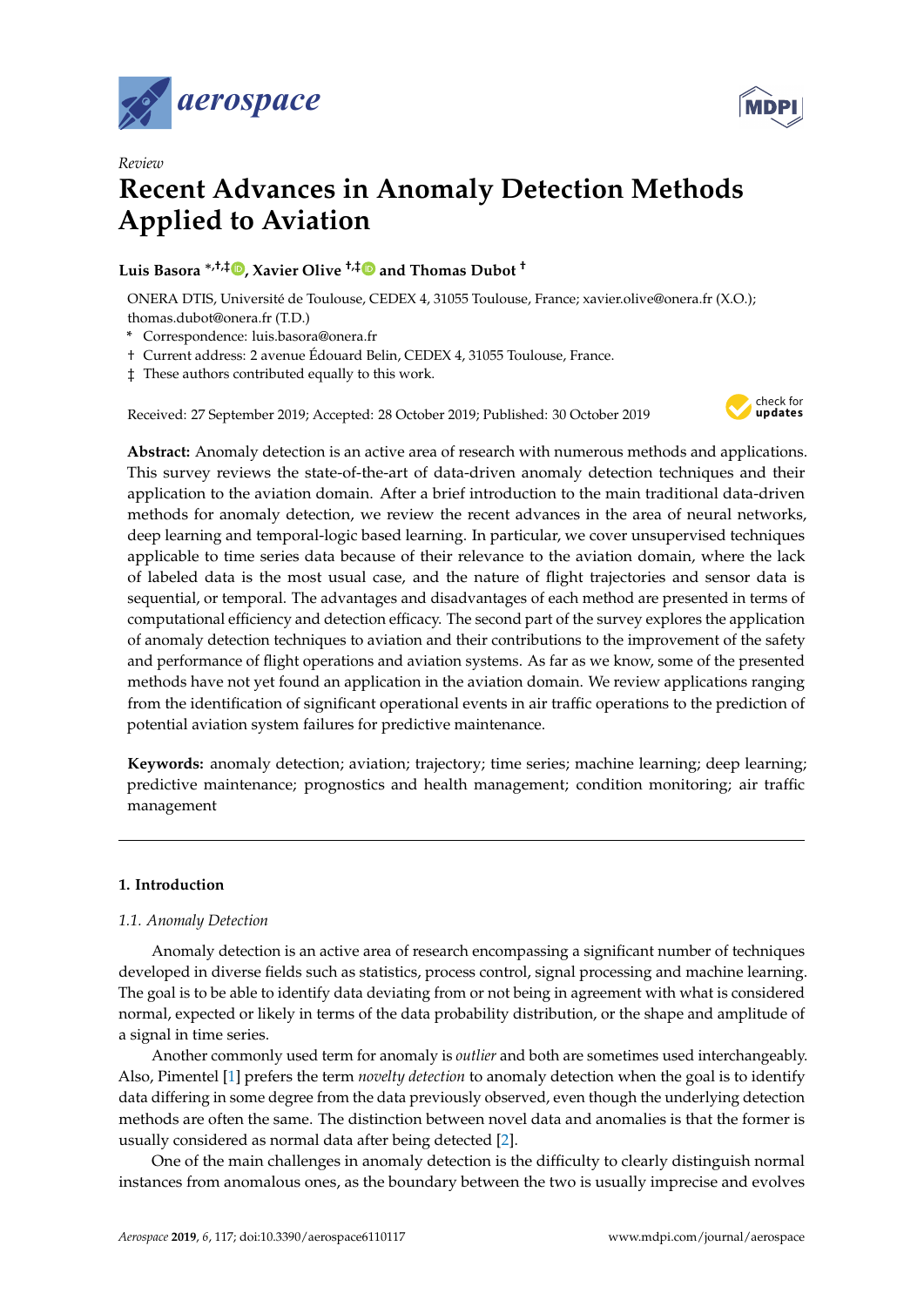over the time in some application domains. In addition, anomalies are often rare events, so labelled datasets for model training and validation are either unavailable or severely imbalanced in favor of normal instances. As a consequence, semi-supervised or unsupervised learning is more frequently used than supervised learning.

In a semi-supervised approach for anomaly detection, it is assumed that in the training set labels exist only for the normal class. If there are any unlabelled instances, then they are assumed to have the same label as the labelled instances that are nearby in terms of distribution. In any case, as the training data should contain a vast majority of normal data, the model is actually trained to learn the normal behaviour of a system and then used in the test phase to identify anomalies.

On the other hand, with unsupervised learning techniques, the only assumption is that a very small fraction of the overall data is anomalous data or that anomalies lie far away from most data instances or in low-density regions. A final consideration is that even though anomaly detection is often based on unsupervised learning, Erhan et al. [\[3\]](#page-20-2) explain how unsupervised methods can be of significant help in building supervised predictive models.

Chandola et al. [\[2\]](#page-20-1) identify three main types of anomalies:

- *Point anomalies.* A data point that differs significantly from the rest of the data points in the dataset considered. For instance, in a time series of French temperatures in summer, a temperature of  $40 °C$  can be considered as an anomaly even with the undergoing climate change.
- *Contextual anomalies.* When a data point is an anomaly only in a particular context. The context is defined by the contextual attributes, which usually refer to time (time series) or location. For instance, in a time series of summer temperatures by country, a temperature of 40  $\degree$ C is an anomaly in France, but it might be not in hotter countries like Libya where temperatures in summer are commonly around 40 ◦C. Attributes (e.g., temperature) indexed by contextual attributes (e.g., country) are called behavioural attributes. Not only anomalies in spatial data but also in time series fall into this category, e.g.,  $40\degree C$  can be an anomaly in Libya from October to April, as at this time average temperatures range from 15  $\mathrm{°C}$  to 30  $\mathrm{°C}$ .
- *Collective anomalies.* When a group of data in a dataset is an anomaly as a whole, but the individual instances in that group (or subsets of them) might be not on their own. In time series, this would correspond for instance to a situation or condition persisting over an abnormal long time. Collective anomalies can only be detected in datasets where data is related someway, i.e., sequential, spatial or graph data.

Detection techniques for contextual and collective anomalies are particularly relevant in our survey since they are applicable to time series data. The adoption of a particular method depends on the nature of the anomaly, the characteristics of data (existence of labels, number and types of data attributes, data volume) and the expected output (label or score, need for result interpretability). For instance, the lack of labels or the presence of just normal data in the training set requires unsupervised or semi-supervised learning techniques. On the other hand, different statistical models or distance functions are used for continuous or categorical data. As another example, some techniques do not work well with high-dimensional data, e.g., data sparsity can be a real issue for both statistical and clustering techniques: the amount of data needed for statistical significance grows exponentially with the dimensions and data instances appear all far away from each other. Finally, the adoption of a particular method will also depend on whether the domain experts require an understanding of how a model produces the results. If so, methods learning human-readable logical expressions from data such as temporal logic-based models are a better option than black-box models such as neural networks.

#### *1.2. Previous Surveys on Anomaly Detection*

Previous surveys in the literature offer a comprehensive and structured review of anomaly detection methods. A first survey in two parts has been published in 2003 by Markou and Singh [\[4](#page-20-3)[,5\]](#page-20-4),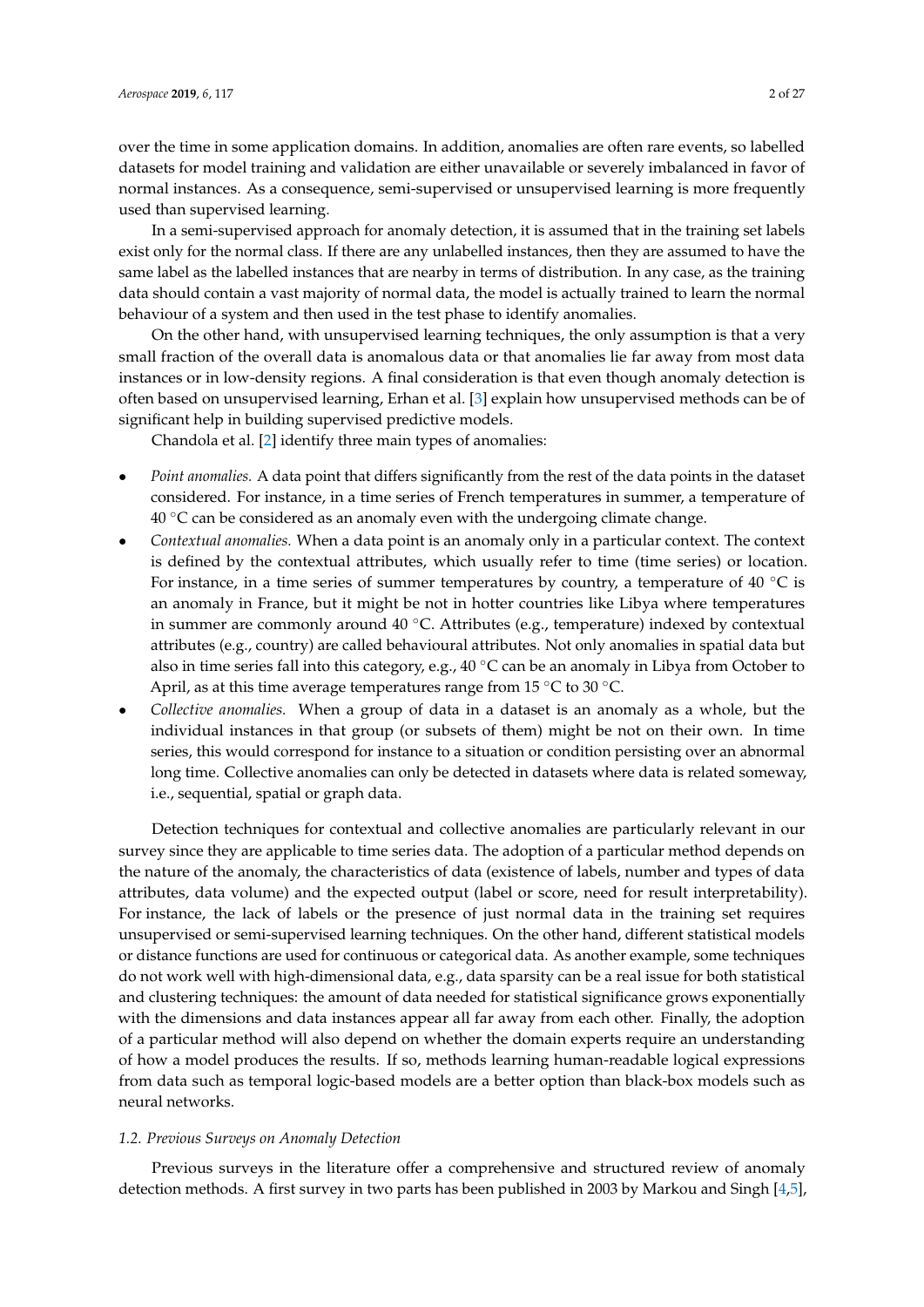the first focusing on the statistical approaches and the second one on neural networks approaches. Chandola et al. [\[2\]](#page-20-1) provided in 2009 a good understanding of the subject and a relevant taxonomy of the different techniques. A more recent and extensive survey on novelty detection by Pimentel et al. [\[1\]](#page-20-0) provides more than 300 references classified in five main categories.

More specific surveys, as Zimel et al. [\[6\]](#page-20-5) (2012), focus on the challenges of unsupervised outlier detection algorithms applied to high-dimensional data. Aggarwal [\[7\]](#page-20-6) (2013) reviews the techniques in the literature for outlier ensembles and the principles underlying them. Xu et al. [\[8\]](#page-20-7) (2019) provide a more recent review on the progress made in anomaly detection with a focus to high-dimensional and mixed types. On a side topic, Längkvist et al. [\[9\]](#page-20-8) (2014) present a more general review on unsupervised machine learning applied to time series. Akoglu et al. [\[10\]](#page-20-9) provide a general overview of the state-of-the-art methods for anomaly detection in graph data.

# *1.3. Motivation and Organisation of the Survey*

The complexity of aviation systems and traffic operations makes the use of model-based anomaly detection techniques difficult due to insufficient model fidelity and over-simplified assumptions. Indeed, a significant research effort have been dedicated to the development of data-driven approaches, which have notably benefited from significant advances in machine learning and the availability of massive amounts of sensor-generated data. However, some of the classical statistical and machine learning techniques for anomaly detection do not scale well with large datasets or perform poorly with high-dimensional data, which is usually the kind of data available in aviation. In this context, recent advances in the deep learning field should significantly improve the performance of anomaly detection with large-scale high-dimensional data.

The motivation of this survey is to review the state-of-the-art in data-driven anomaly detection methods and their application to the aviation domain: special attention is given to the techniques applicable to large-scale high-dimensional time-series data, i.e., flight trajectories and sensor-generated data for prognostics and health management (PHM) purposes, widely applied in the predictive and condition-based aircraft fleet maintenance.

Recent advances in neural networks and deep learning as well as on anomaly detection using temporal logic based learning justify an up-to-date review of the taxonomy of classical anomaly detection techniques covered in the previous mentioned surveys. This need has been recently addressed in part by Chalapathy et al. [\[11\]](#page-20-10) with a detailed survey on the state-of-the-art of deep-learning based anomaly detection, but only for domains other than aviation. Concerning the aviation domain, the survey of Gavrilovski et al. [\[12\]](#page-20-11) focuses indeed on data-mining anomaly detection techniques specifically applied to flight data, but does not cover any of the recent advances on anomaly detection.

Therefore, the goal of the present survey is to complete the previous contributions by proposing a review of anomaly detection techniques applied to aviation, including the recent advances on neural networks and deep learning as well as temporal logic based learning. The review of the recent advances on temporal-logic based learning offer a more complete picture of the available anomaly detection techniques by providing an alternative to black-box models for applications where domain experts need to be able to interpret the results.

This contribution is organised as follows. Section [2](#page-3-0) reviews the big picture of the already published surveys and the taxonomies used for grouping the main anomaly detection methods. Section [3](#page-7-0) reviews the latest publications with a particular focus on categories of methods that recently become popular, namely recurrent neural networks (Section [3.1\)](#page-8-0), convolutional neural networks (Section [3.2\)](#page-9-0), autoencoders (Section [3.3\)](#page-9-1), generative models (Section [3.4\)](#page-10-0) and temporal-logic based learning (Section [3.5\)](#page-11-0). Section [4](#page-11-1) focuses on how these data-driven methods have been recently employed on two aviation-related domains of application, namely the identification of significant flight operational events in air traffic operations (Section [4.1\)](#page-12-0) and the prediction of aviation system faults for predictive maintenance (Section [4.2\)](#page-16-0).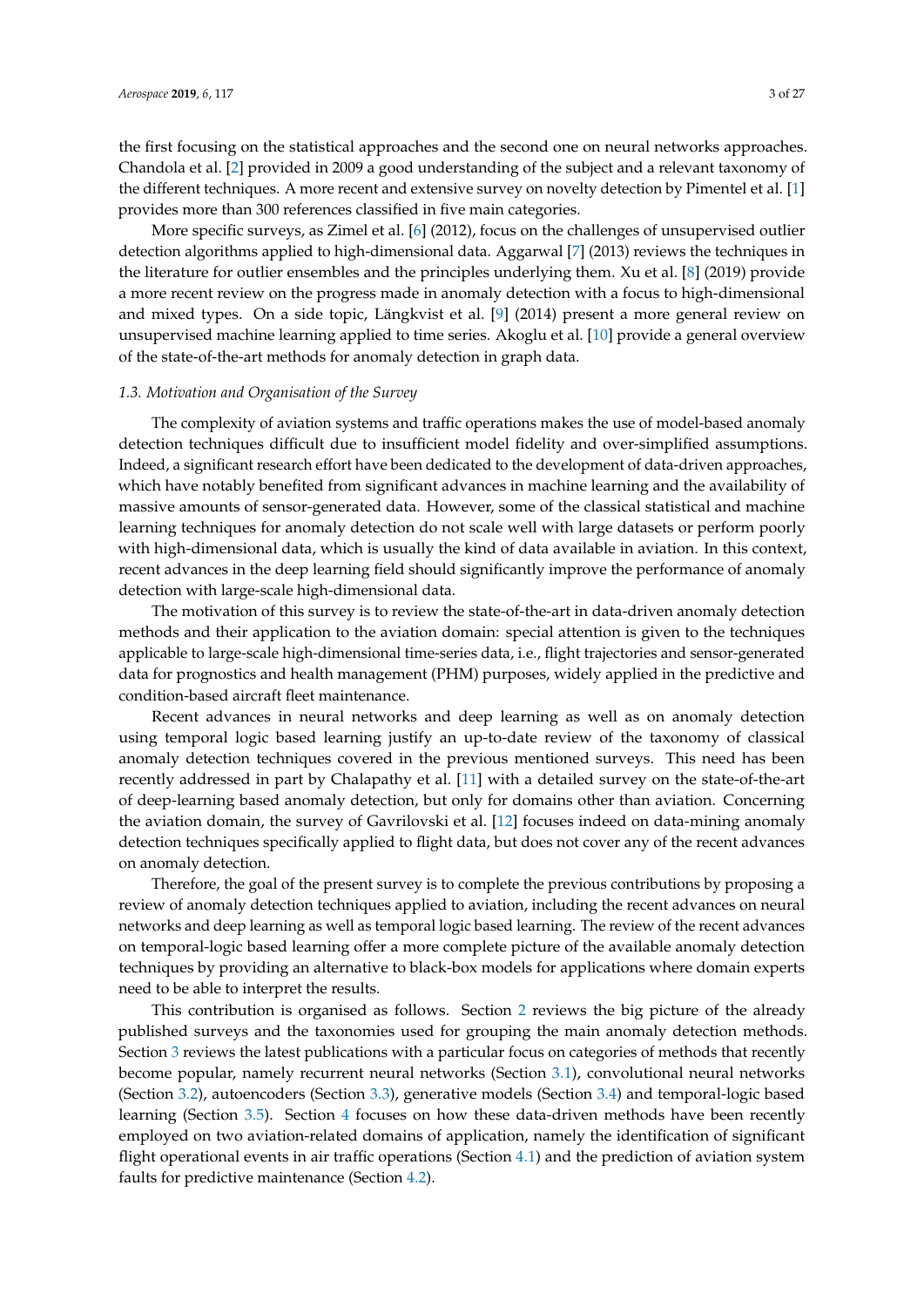# <span id="page-3-0"></span>**2. Taxonomy of Classical Methods in Previous Surveys**

In this section, we introduce some of the classical anomaly detection techniques already reviewed in previous surveys (see Figure [1\)](#page-3-1). We focus on the main methods, in particular the ones that have been applied to aviation. For a more extensive review, the reader is referred to the previous surveys.

<span id="page-3-1"></span>

**Figure 1.** Taxonomy of classical anomaly detection methods.

# *2.1. Distance-Based Methods*

This category identified by Pimentel et al. [\[1\]](#page-20-0) includes both nearest neighbour-based and clustering-based anomaly detection approaches, which are two approaches identified as two separated main categories in the taxonomy by Chandola et al. [\[2\]](#page-20-1). All the methods in this group rely on the definition of a distance/similarity function between two data instances, which is not always evident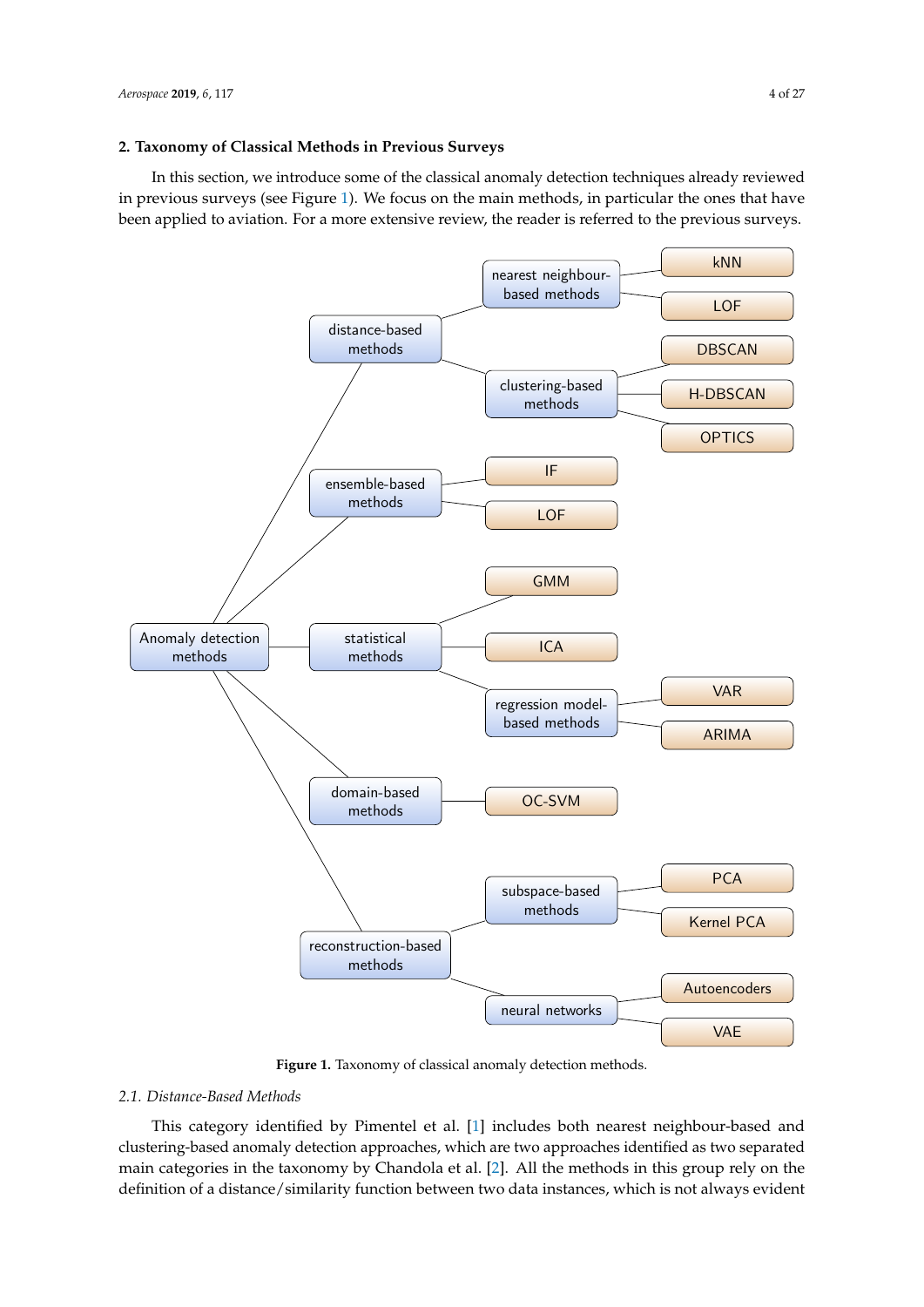when data instances are not points but more complex data like time series. Most of the techniques discussed here do no require the distance/similarity function to be strictly a metric, but at least to be positive-defined and symmetric (triangle inequality not required).

#### 2.1.1. Nearest Neighbour-Based Methods

In this category, we include the methods capable of detecting an anomalous data point based on either its distance to the neighbour points or its relative data density.

One of the basic distance-based techniques is the k-Nearest Neighbours (kNN) method in which an anomaly score is computed for each data instance defined as the distance to its k-Nearest Neighbours. Then, a threshold is used to determined whether a data point is anomalous or not. Several variants of this technique exist to deal with different data types (continuous and discrete) by using different distance/similarity functions, to compute the scores differently or to improve the complexity of the basic algorithm which is  $O(n^2)$  (where  $n$  is the data size).

Density-based approaches assume that density around an outlier or anomalous point should be significantly lower than the density around a normal data point. For instance, the Local Outlier Factor (LOF) [\[13\]](#page-20-12) method computes the densities of the (k-nearest) neighbours and the anomaly score of an instance is the ratio between the local density of the instance and the average of the densities of its neighbours. LOF performs relatively well to detect very sparse anomalies among a large volume of normal data such in the case of network intrusion attacks [\[14\]](#page-20-13). This makes it also potentially practical for some of the aviation applications.

In fact, one improved variant of LOF, called Local Outlier Probability (LoOP) algorithm [\[15\]](#page-20-14), is used by Oehling et al. [\[16\]](#page-20-15) to look for rare safety events in large amounts of sensor-generated flight data. The main advantage of LoOP is that it provides a score which can be directly understood as the probability for a data instance to be an outlier. This standardized outlier score allows for comparisons over one dataset and even over different datasets. The probabilistic approach of LoOP is also more reliable and tolerant to noise than LOF, where an inappropriate choice of parameter *k* can cause unstable results.

Although LOF works better than kNN with datasets of varying density, both techniques do not scale well with large and high-dimensional data as they need to compute pairwise distances between data points and determine the nearest-neighbours. In fact, the computational complexity not only can be high during the training but also during the testing phase. See [\[1](#page-20-0)[,2\]](#page-20-1) for a more exhaustive survey on the multiple improved variants reducing the quadratic complexity of the basic techniques. For instance, the Orca program [\[17\]](#page-20-16) is an example of an improved variant often cited in aviation papers as part of the literature review in anomaly detection.

#### 2.1.2. Clustering-Based Methods

Clustering is a well-known unsupervised and semi-supervised technique to group similar data instances into clusters based on the definition of a pairwise distance or similarity function. Clustering-based anomaly detection will be introduced in slightly more detail because it is widely used to identify relevant flight operational events [\[18–](#page-21-0)[22\]](#page-21-1) (see Section [4.1.2\)](#page-13-0).

Chandola et al. [\[2\]](#page-20-1) distinguish three different categories of clustering-based anomaly detection techniques:

- In the first category, the techniques assume that normal data instances belong to a cluster whereas anomalies do not: anomalies correspond instead to the so called clustering *outliers* or noise. Thus, any clustering algorithm that does not force all data instances to belong to a cluster can be used. The most popular ones are density-based clustering algorithms such as DBSCAN [\[23\]](#page-21-2), HDBSCAN [\[24\]](#page-21-3) or OPTICS [\[25\]](#page-21-4).
- In the second category, the assumption is that normal instances are near their closest cluster centroid whereas anomalies lie far away from them. In this case, two steps are required for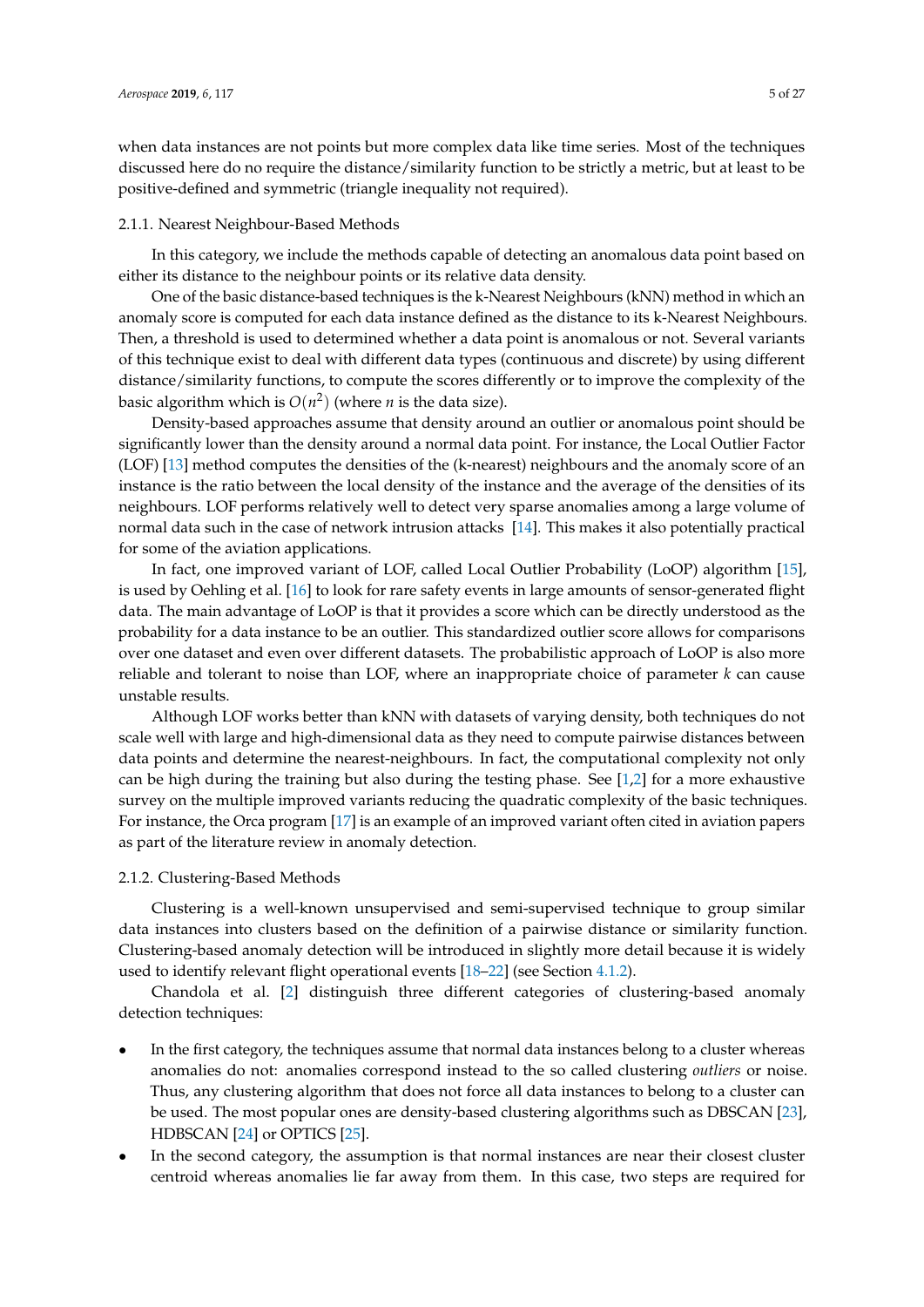anomaly detection: run an algorithm to cluster the data, and then compute an anomaly score for each data instance based on the distance to its closest cluster centroid. An example of technique in this category often cited in aerospace papers is the Inductive Monitoring System (IMS) algorithm [\[26\]](#page-21-5).

The third category addresses the issue with the methods in the two previous categories when clusters of anomalies are formed. This is because the assumption is now that normal instances belong to large and dense clusters and anomalies to sparse or small clusters. A threshold is thus defined on the cluster size or density to determine the anomaly cases.

Some clustering methods are designed to support outlier detection algorithms. For instance, HDBSCAN can compute outlier scores between 0 and 1 through the density-based GLOSH outlier detection algorithm [\[27\]](#page-21-6). GLOSH is computed from a hierarchy a clusters by comparing the density of a point to the densities of the points in the associated current and child clusters. Points with substantially lower density than the cluster density are considered outliers and are given a relatively high outlier score.

Clustering-based anomaly detection methods also suffer from the lack of scalability and the curse of dimensionality, but the test phase is faster as only requires comparison with a few clusters. Thus, more computationally efficient variants are proposed in the literature (see  $[1,2]$  $[1,2]$ ) based on heuristic techniques such as in k-means [\[28\]](#page-21-7), approximate clustering or advanced-indexing techniques to partition the data. A possible way to tackle problems of dimensionality is to first project samples into a smaller dimension space (dimension reduction) before applying clustering techniques on this space. Dimension reduction techniques include PCA [\[29\]](#page-21-8), t-SNE [\[30\]](#page-21-9) or autoencoders (see Section [3.3\)](#page-9-1).

### *2.2. Ensemble-Based Methods*

Aggarwal [\[7\]](#page-20-6) provides a broad review of the ensemble-based algorithms for outlier detection and identifies several sub-categories based on a set of principles underlying them. Inside the category of ensemble-based methods, Aggarwal includes classical models for anomaly detection such as local outlier factor (LOF) [\[13\]](#page-20-12) when they are used with several sets of hyper parameters to combine the resulting scores.

Isolation Forest (IF) [\[31](#page-21-10)[,32\]](#page-21-11) is another method cited in [\[7\]](#page-20-6) among the ensemble-based algorithms. This algorithm is specifically designed for anomaly detection with performances challenging sometimes those of the more sophisticated and recent neural network approaches [\[33\]](#page-21-12). The method starts building an ensemble of decision trees to classify the data instances. Then, the average of path lengths from the root to the sample location in the trees is computed to determine an anomaly score. The assumption is that anomalies are easier to isolate and so they should have shorter path lengths than normal instances. The method is computationally efficient and can be adapted for application to detect anomalies in streaming data by using a sliding window [\[34\]](#page-21-13). More recently, Hariri et al. [\[35\]](#page-21-14) present a variant of the IF improving the quality of the anomaly scores by correcting the bias induced by the way the branching is done in the classical IF.

#### *2.3. Statistical Methods*

Statistical anomaly techniques is one of the main categories identified by Chandola et al. [\[2\]](#page-20-1) in their survey. A similar group of methods is included in the review by Pimentel et al. [\[1\]](#page-20-0) under the name of *probabilistic novelty detection*. In any case, the authors agree that anomaly detection methods in these categories are based on the estimation of the probability densities of the data and on the assumption that normal data will fall in high probability regions whereas anomalies will fall in low probability ones. The underlying probability distribution is estimated from the training data (assuming it is populated mostly with normal data) and a threshold is set to discriminate anomalous from normal instances.

Both Pimentel [\[1\]](#page-20-0) and Chandola [\[2\]](#page-20-1) further classify the methods under the subcategories of parametric and non-parametric techniques and enumerate a multitude of methods which will not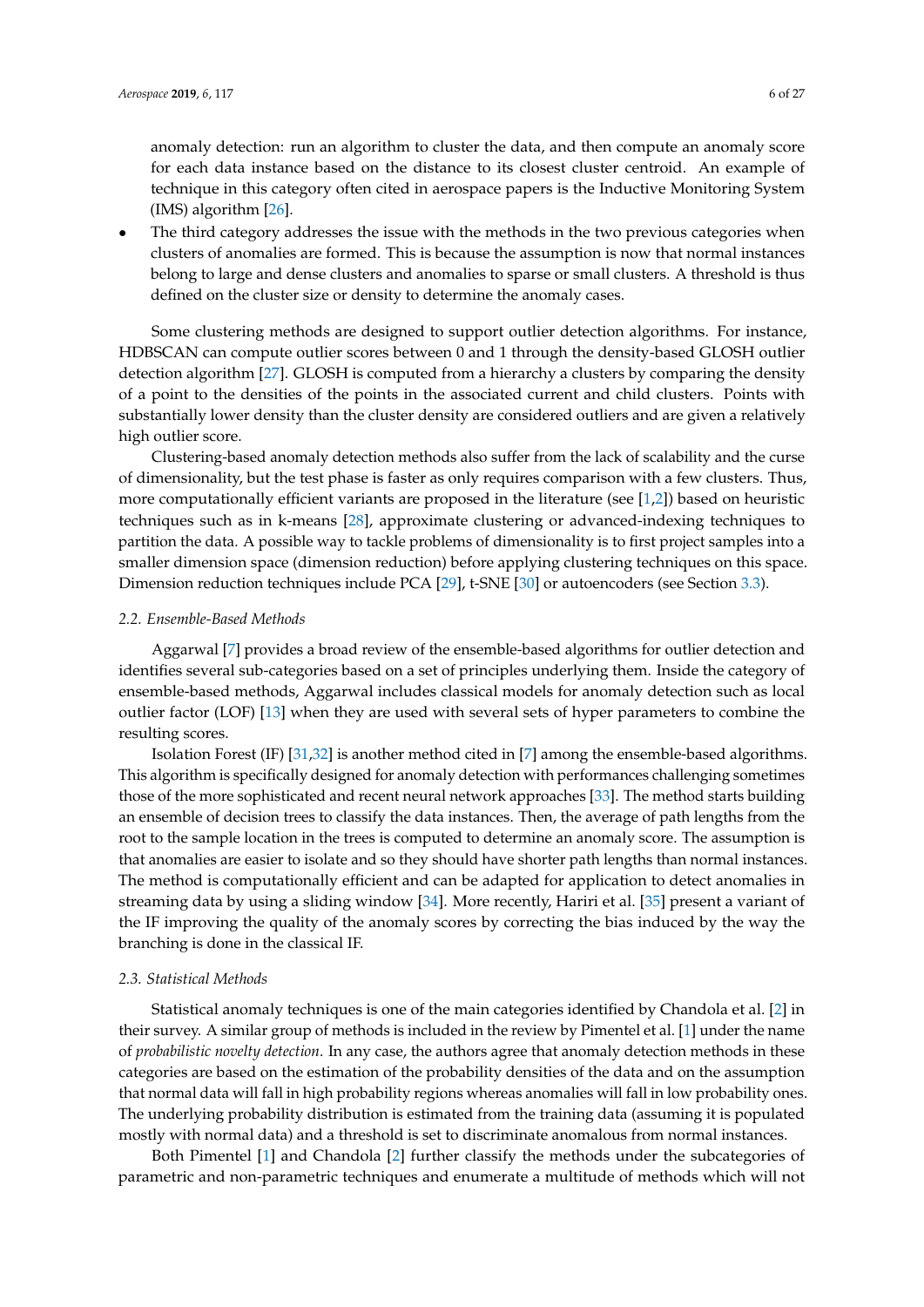be reviewed here again. Instead we will focus on introducing some of the techniques applicable to time series or widely used by more recent approaches, e.g., Gaussian Mixture Models which are often chosen as prior distributions by the neural network generative models.

#### 2.3.1. Gaussian Mixture Models

Gaussian Mixture Models (GMM) are probabilistic models based on the assumption that the instances were generated from a weighted mixture of Gaussian distributions. GMMs can be used for anomaly detection as the distance of a data instance to the estimated mean can be used as an anomaly score. Instances with a score beyond a given threshold are marked as anomalies. GMMs present two main limitations: first they try to fit all the data including the potential outliers in the training set. If the set contains too many outliers, it may hence be useful to remove some of them after a first application of the model. Secondly, in simplest GMM models, the number of Gaussian distributions must be known in advance. Bayesian Gaussian Mixture Model can be used to simplify this process as they eliminate automatically unnecessary clusters.

#### 2.3.2. Independent Component Analysis

Independent Component Analysis (ICA) is a statistical technique for data analysis allowing for the identification of latent variables in observed multivariate data. ICA assumes the observed data to be an unknown linear mixture of non-Gaussian and mutually independent latent variables, which are also called independent components, sources or factors.

As an example of application of ICA to anomaly detection, Pimentel et al. [\[1\]](#page-20-0) refers to Pontoppidan and Larsen [\[36\]](#page-21-15) who describe a probabilistic framework based on ICA to detect changes in the condition of diesel engines from acoustic emission signals. In aviation, this method have been applied by Jiang et al. [\[37\]](#page-21-16) to identify air traffic congestion problems (see Section [4\)](#page-11-1).

## 2.3.3. Regression Model-Based

The regression model-based anomaly detection is a subcategory of the parametric techniques identified by Chandola et al. [\[2\]](#page-20-1) including a number of methods widely applied to time series data. These methods are based on a two-step approach. A regression model is first fitted on the training data. Then the resulting model is used on test sequences to compute the residuals, e.g., the difference between the predicted value and the real value. The anomaly scores are finally determined based on the residuals. Inside this category, we can include anomaly detection techniques based on traditional time series forecasting models such as Vector Auto-Regressive (VAR) [\[38](#page-21-17)[,39\]](#page-22-0) and Autoregressive Integrated Moving Average (ARIMA) [\[40,](#page-22-1)[41\]](#page-22-2). Also, RNN have been used as regression models and will be covered later on in a specific section of the survey.

## *2.4. Domain-Based Methods*

This category identified by Pimentel et al. [\[1\]](#page-20-0) include the methods which define a boundary or domain to separate normal data from anomalies based on the training data. The most widely applied technique in this category and the only one cover in this survey is the Support Vector Machines (SVM) [\[42\]](#page-22-3) and more precisely the variant known as one-class SVM (OC-SVM) [\[43\]](#page-22-4).

This method assumes that training data is mostly representative of *normal data* so that the learned boundary properly defines the normal region or class. The boundary is not defined directly on the training data, but in the feature space obtained after applying the kernel trick, i.e., after projecting the data in a space where it is linearly separable. A test instance is then considered as anomalous if falling outside of the defined normal domain.

OC-SVM is part of the Multiple Kernel Anomaly Detection (MKAD) [\[44\]](#page-22-5) algorithm developed by NASA and considered as one of the first methods proven successful in the detection of anomalies in heterogeneous flight data (see Section [4.1.1\)](#page-13-1).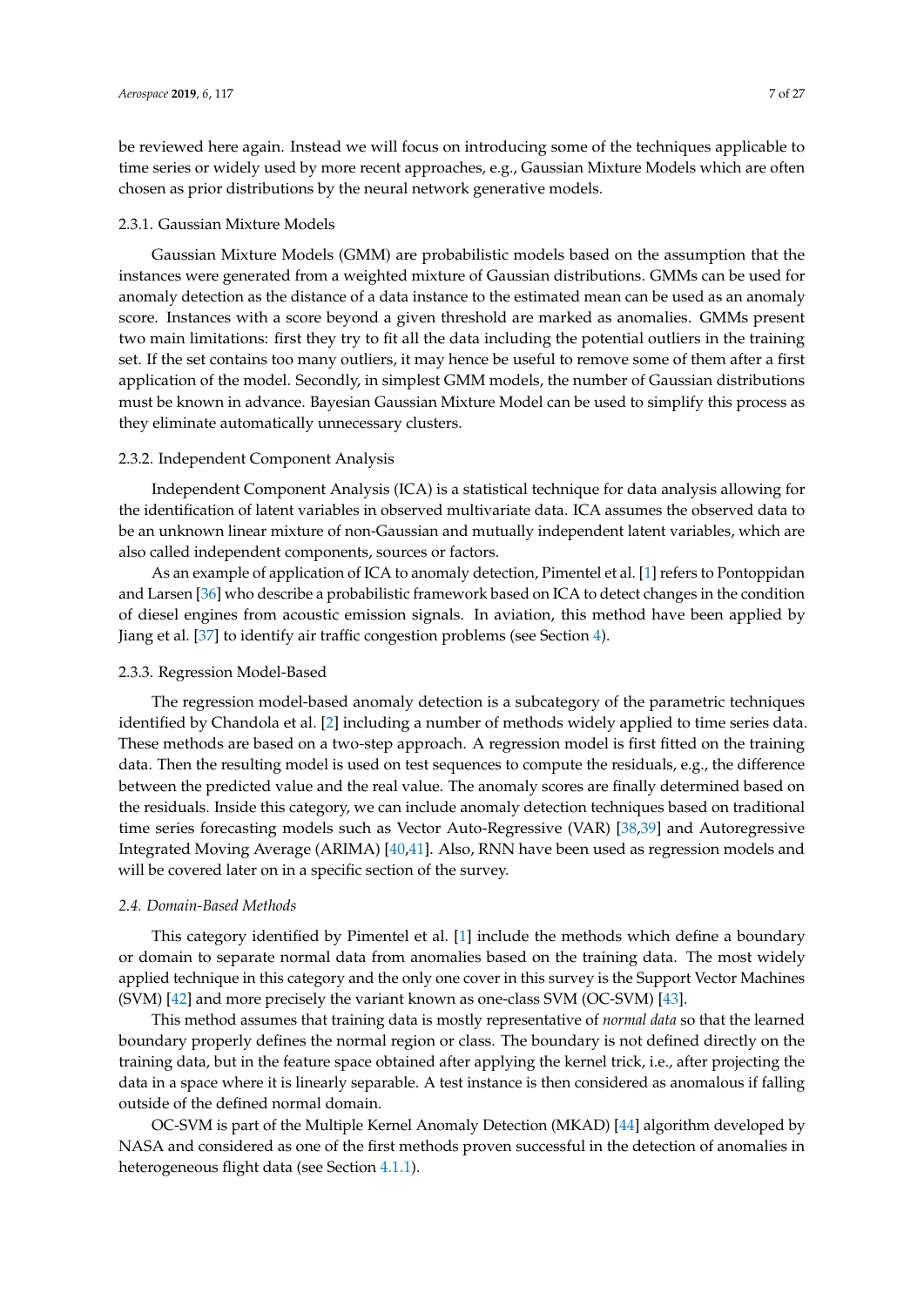#### *2.5. Reconstruction-Based Methods*

Chandola et al. [\[2\]](#page-20-1) identify a category called spectral-based anomaly detection in which it is assumed that data embedding in a lower dimension helps separate normal instances from anomalous ones. In the taxonomy by Pimentel et al. [\[1\]](#page-20-0), the reconstruction-based approach encompasses the spectral-based approach (called subspace-based) as well as a neural network-based approach. Reconstruction-based methods assume that anomalies lose information when they are projected to a lower dimension space, hence cannot be effectively reconstructed.

#### 2.5.1. Subspace-Based Methods

In this subcategory, most of the anomaly detection methods use Principal Component Analysis (PCA) [\[29\]](#page-21-8). For instance, the surveys [\[1](#page-20-0)[,2\]](#page-20-1) mention a simple anomaly detection algorithm based on PCA and applied by Dutta et al. [\[45\]](#page-22-6) to astronomy data. The assumption in this algorithm is that samples with large values for the last principal components (the ones with the lowest variance) are anomalies since this is indicative of a deviation from the correlation structure of data.

Several variants exist to address the different limitations of the basic PCA technique: Kernel PCA [\[46\]](#page-22-7) introduce specific kernels for non linear projections; Robust PCA [\[47\]](#page-22-8) aims at making PCA less sensitive to noise by enforcing sparse structures; Functional PCA [\[48\]](#page-22-9) is a PCA extension [\[49](#page-22-10)[–51\]](#page-22-11) to the case where data has a functional nature (sample of curves) such as flight trajectories.

PCA models are designed to be trained on a training set: then the fitted linear transformation can be efficiently applied to any volume of further samples. Although the fitted transformations can be applied on datasets of any size, their high computational complexity make them unsuitable to be trained on very large datasets.

The application of subspace-methods as dimensionality reduction techniques are particularly useful when applied to high-dimensional data. Several applications of subspace-methods to aviation exist (see Section [4\)](#page-11-1), including an improved faster method based on Kernel PCA [\[46\]](#page-22-7) and Functional PCA [\[52\]](#page-22-12).

# 2.5.2. Neural Network Methods

Pimentel et al. [\[1\]](#page-20-0) refer to a variety of NN techniques that can be applied for anomaly detection. We focus here on Autoencoders (AE), one the most widely applied anomaly detection techniques nowadays, which includes variants such as Deep Autoencoder (DAE) or Variational Autoencoder (VAE) (See Section [3\)](#page-7-0).

Autoencoders have the same number of input and output neurons, and one or several hidden layers with a smaller number of neurons acting up as a compression or dimensionality reduction mechanism. The assumption behind reconstruction-based anomaly detection is that anomalies are incompressible and cannot be properly reconstructed from the lower dimensional representation of the latent variables.

Extreme Learning Machines (ELM) [\[53](#page-22-13)[,54\]](#page-22-14) are feed-forward neural networks much faster to train than SVM or back-propagation neural networks and able to produce good results on many classification and regression problems [\[55\]](#page-22-15). They are specially used for scalable anomaly detection in very large datasets: Janakiraman and Nielsen [\[56\]](#page-22-16) have applied unsupervised ELM models such as autoencoders and embedding models to identify operationally significant events in aviation (see Section [4.1.3\)](#page-14-0).

### <span id="page-7-0"></span>**3. Recent Advances in Anomaly Detection**

This section reviews some recent techniques applicable to anomaly detection which have been developed in the fields of neural networks or deep learning as well as temporal-logic learning. Table [1](#page-8-1) presents an overview of the recent techniques covered in this section.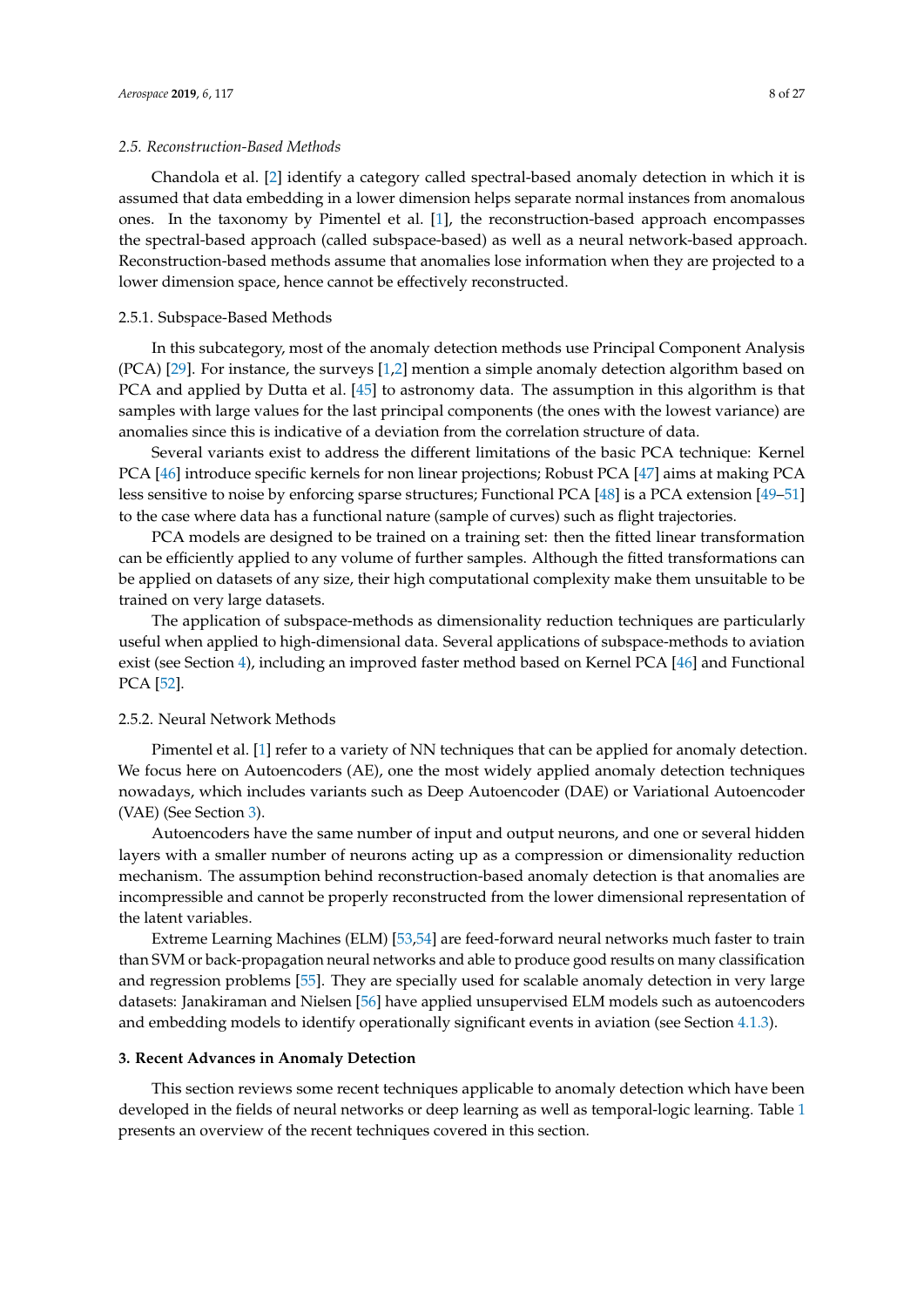<span id="page-8-1"></span>

| <b>Recurrent Neural Networks</b>      | Section 3.1 | Stacked LSTM: [57] (2015)<br>LSTM and GRU: [58] (2016)<br>Hybrid LSTM with OC-SVM or SVDD: [59] (2017)            |
|---------------------------------------|-------------|-------------------------------------------------------------------------------------------------------------------|
| <b>Convolutional Neural Networks</b>  | Section 3.2 | <i>Intrusion detection:</i> $[60]$ (2017), $[61]$ (2017)<br>Comparative study with other NN: [62] (2018)          |
| <b>Advanced Autoencoders</b>          | Section 3.3 | $LSTM-ED: [63] (2016)$<br><i>MSCRED</i> : [64] (2018)<br>Multi-modal DAE: [65] (2016)<br>ConvLSTM-AE: [66] (2017) |
| <b>Generative Models</b>              | Section 3.4 | $GAN: [67], [33], [68]$ (2018)<br>Variational Inference: [69] (2016), [70] (2018)                                 |
| <b>Temporal-logic Learning Models</b> | Section 3.5 | Supervised model: [71] (2014)<br>Unsupervised model: [72] (2014)<br>Online model: [73] (2016)                     |

**Table 1.** Recent Bibliography in Anomaly Detection.

## <span id="page-8-0"></span>*3.1. Recent Advances in Recurrent Neural Networks*

A Recurrent Neural Network (RNN) is a special kind of neural network considered as well suited for time series processing. A RNN is called recurrent because it performs the same computation on each element of the input sequence or time series. The output of a RNN depends not only on the current sequence input element, but also on the calculations performed on the previous sequence elements. This memory capability is implemented via a mechanism called hidden state, which is a vector computed at each time step based on current sequence input and the hidden state at the previous time step. The main issue with the standard RNN is its inability to learn long term patterns in sequential data due to the gradient vanishing/exploding problem when applying backpropagation-through-time (BPTT) algorithm during the training phase. For this reason, a standard RNN is rarely used in real world applications which are usually based instead on two improved RNN variants: the Long Short-Term Memory (LSTM) [\[74\]](#page-23-14) and the Gated Recurrent Unit (GRU) [\[75\]](#page-23-15).

RNN can be used as a regression model for anomaly detection and as such it can be classified as a method belonging to the regression model-based subcategory identified by Chandola et al. [\[2\]](#page-20-1) inside the parametric techniques for statistical anomaly detection approaches. Compared to other classical anomaly detection techniques such as the ones based on clustering or OC-SVM, RNN are more convenient to capture temporal and non-linear dependencies in multivariate time series, especially when multiple layers of RNN are stacked together in deep architectures.

Goel et al. [\[76\]](#page-23-16) perform a comparative study of the performance between two types of LSTM and the traditional Vector Auto-Regressive (VAR) as a regression model for multivariate time series from aviation. Surprisingly, the results of their research show that VAR significantly outperforms LSTM, which according to the authors could be explained by the fact that the LSTM capability of capturing long term dependencies may not be necessary.

Malhotra et al. [\[57\]](#page-22-17) present a RNN model with several layers of stacked LSTM which is trained with normal data. The trained model is then used as a predictor over a number of multiple time steps and the residuals computed over the training set are modeled as a multivariate Gaussian distribution. The probabilities on the residuals can thus be computed and a threshold to discriminate the anomalies is determined by maximising the  $F_\beta$  score over a validation dataset.

More recently, Ergen et al. [\[59\]](#page-22-19) present a hybrid framework for variable length sequences based on LSTM and the use of either OC-SVM [\[43\]](#page-22-4) or SVDD [\[77\]](#page-23-17) as anomaly detectors. The novelty in the approach comes from the fact they jointly optimise the parameters of both LSTM and the anomaly detector by developing specific gradient based training methods. The experiments on several real and simulated datasets show significant performance improvements over the traditional OC-SVM and SVDD methods.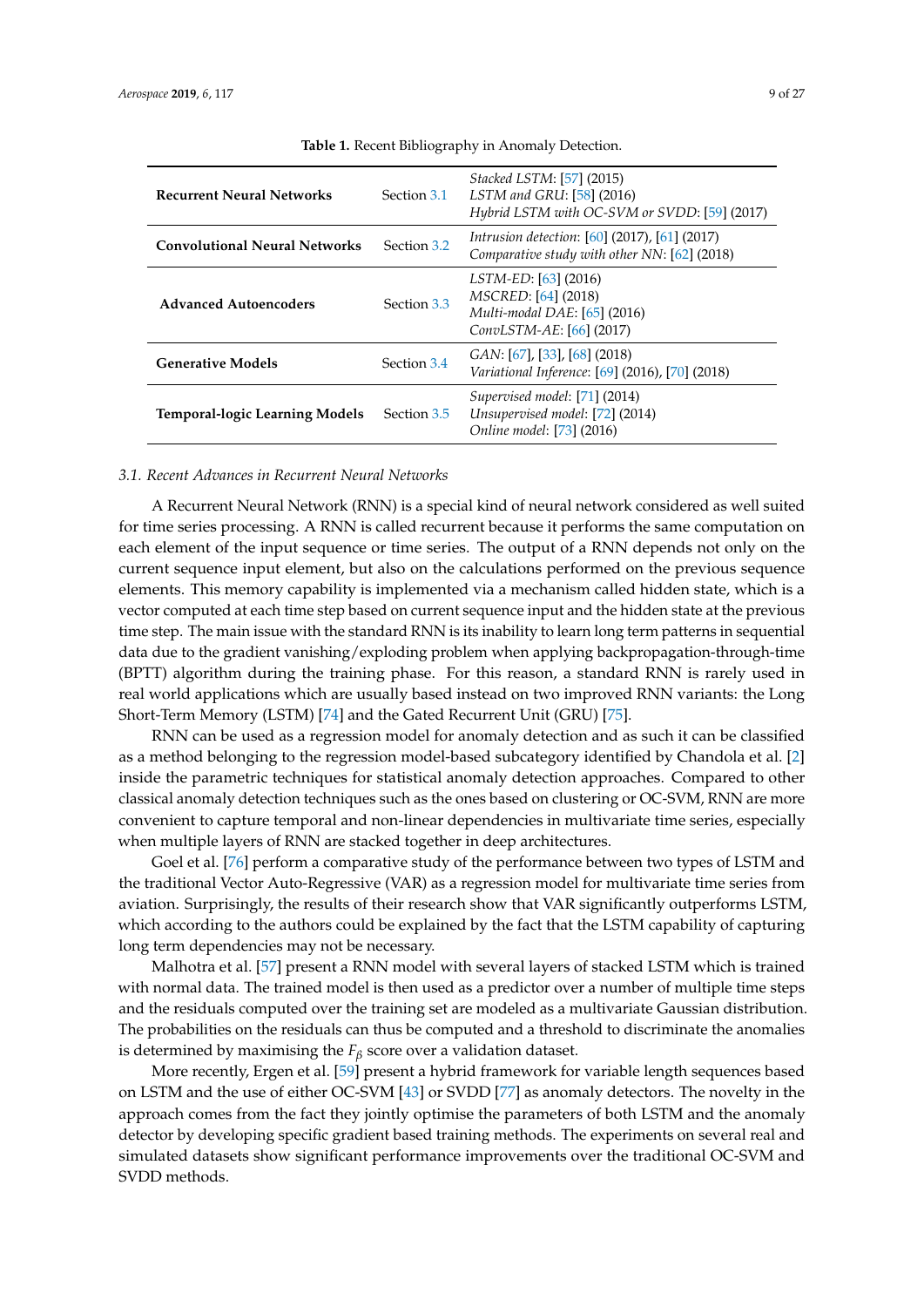It is also interesting to note that some approaches use RNN as part of an autoencoder (e.g., LSTM encoder-decoder (LSTM-ED) [\[63](#page-23-3)[,78\]](#page-23-18)) or generative architecture (e.g., GAN-AD [\[68\]](#page-23-8)). See Sections [3.3](#page-9-1) and [3.4](#page-10-0) for further details.

#### <span id="page-9-0"></span>*3.2. Recent Advances in Convolutional Neural Networks*

A Convolutional Neural Networks (CNN) is a category of neural networks widely used for image processing. A CNN can be seen as a regularized form of a Fully Connected Network (FCN) since the neurons in one layer are only connected to a small number of neurons in the previous layer rather than to all of them. The regularization approach in CNN is possible because of the hierarchical pattern structure inherent to some kind of data such as images. Thus, a CNN can recognise complex patterns by previously identifying smaller and simpler data patterns via the successive transformations of the input data in the sequence of layers. The vastly reduced number of parameters in the CNN makes them very efficient and their performance in terms of accuracy and generalisation is also relatively better compared to FCN and RNN for tasks such as image classification.

Although RNN have been traditionally considered as the best technique for sequence and time series modelling, recent research [\[79\]](#page-23-19) seems to suggest that CNN can outperform canonical RNN such as LSTM in the task. CNN are especially well-known for image feature extraction, but they can also be applied to extract complex hidden features in sequential data [\[80\]](#page-24-0). In this case, CNN are sometimes combined with some variant of RNN, such as the Convolutional LSTM (ConvLSTM) [\[81\]](#page-24-1) to better capture spatio-temporal features.

In order to be processed by a CNN, a sliding window is the most used preprocessing technique on time series data. In the case of multivariate time series, some studies [\[82](#page-24-2)[,83\]](#page-24-3) also suggest computing the pair-wise correlations between the time series to model the system status. The resulting signature matrices can then be fed to a CNN for pattern extraction.

CNN-based anomaly detection methods have been mainly applied to intrusion detection [\[60](#page-23-0)[,61\]](#page-23-1) by preprocessing data samples with float and integer attributes into an image form convenient for CNN processing. In a more recent study, Kwon et al. [\[62\]](#page-23-2) assess several CNN architectures for anomaly detection using different network traffic datasets by comparing their performance to other techniques including Variational Autoencoders (VAE), Fully Connected Networks (FCN) [\[84\]](#page-24-4) and LSTM. Their results indicate that CNN perform better than VAE, but worse than FCN and LSTM.

While the use CNN for anomaly detection is an active area of research, several hybrid architectures integrating CNN exist to perform anomaly detection. This is especially the case when CNN are used as part of more complex AE architectures, like in [\[64,](#page-23-4)[85,](#page-24-5)[86\]](#page-24-6) which have been applied in the aviation domain and will be further addressed in the next section.

#### <span id="page-9-1"></span>*3.3. Recent Advances in Autoencoders*

Autoencoders (AE) are powerful non linear dimensionality reduction tools commonly used for anomaly detection, with many references in Pimentel's review [\[1\]](#page-20-0) and more [\[87\]](#page-24-7). Autoencoders fall in the unsupervised learning category: they learn to reconstruct, i.e., maximize a similarity measure, samples that go through a lower dimension bottleneck. They *encode*, or *project*, samples into a low dimension representation (the latent space), then *decode*, or *reconstruct*, it back into the original space. The network is trained to minimize the global reconstruction error, e.g., a mean squared error. Once the optimisation converged, anomalies are samples with the higher reconstruction error.

In this section, we focus on recent AE-based anomaly detection approaches including hybrid AE, using RNN or CNN cells in the encoding and decoding parts of the neural networks, as well as Deep Autoencoders (DAE), e.g., Stacked Denoising Autoencoders.

In the case of AE using RNN, it is worth mentioning the research by Malhotra et al. [\[63\]](#page-23-3). The authors propose a reconstruction-based approach for anomaly detection in time series based on LSTM Encoder-Decoder (LSTM-ED) models, which has been previously used for machine translation [\[75\]](#page-23-15). A LSTM-ED is trained only with normal time series data so that higher reconstruction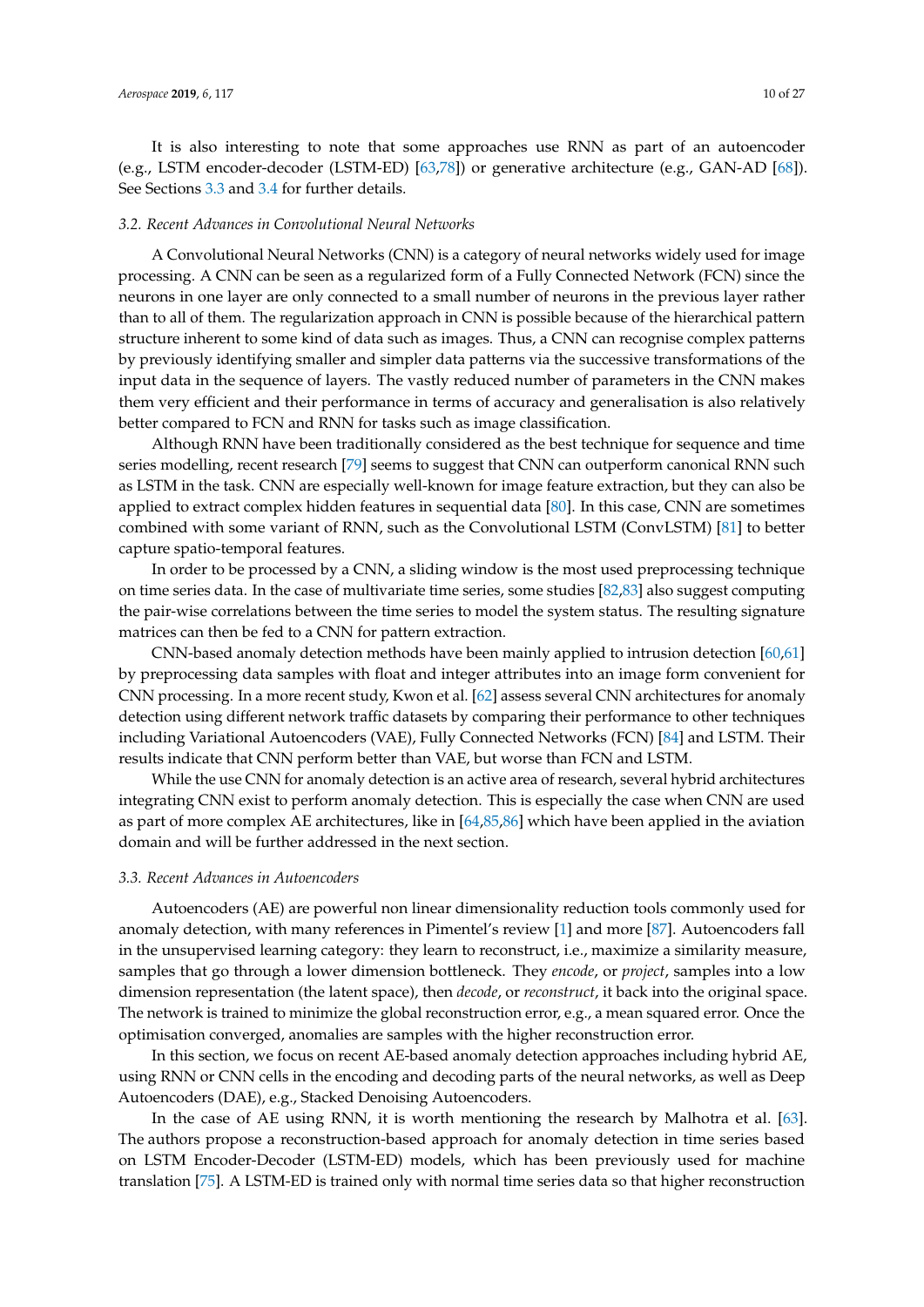errors should be obtained for anomalous sequences. A normal distribution is fitted on the reconstruction errors computed over a subset of the validation data. The estimated mean and covariance is then used to compute an anomaly score for each point in the time series. The threshold to determine whether a point is anomalous or not is computed so that it maximises *F<sup>β</sup>* score over a validation dataset.

A ConvLSTM based autoencoder (ConvLSTM-AE) is proposed by [\[66\]](#page-23-6) to encode appearance and change of appearance (motion) for anomaly detection in videos. More recently, Zhang et al. [\[64\]](#page-23-4) propose a framework called Multi-Scale Convolutional Recurrent Encoder-Decoder (MSCRED) to perform anomaly detection and diagnosis in multivariate time series data. The architecture combines a convolutional encoder to capture the spatial patterns in the signature matrices, an attention based ConvLSTM to capture the temporal patterns on the previously generated feature maps and finally a convolutional decoder to decode the feature maps obtained in the previous steps in order to get the reconstructed feature matrices.

In [\[65\]](#page-23-5) a multi-modal Deep Autoencoder (DAE) framework is proposed for anomaly detection and fault disambiguation on multivariate time-series corresponding to flight data generated from multiple sensors. A DAE is a multi-hidden layer autoencoder capable of capturing several levels of data abstraction [\[88\]](#page-24-8). In the framework, an overlapping sliding window technique is used over each time series and the resulting sliced time series are concatenated into a large vector and fed into the DAE. The average reconstruction error of a time window over all the sensors is used as an anomaly score. The characterisation of the different fault signatures is based on the analysis of the distribution of the anomaly scores.

# <span id="page-10-0"></span>*3.4. Recent Advances in Generative Models*

Generative modelling is an area of machine learning which deals with models of distribution defined in some potentially high-dimensional space. Generative models aim at capturing dependencies between dimensions: they are trained to produce realistic data samples looking alike what is in the original data set based on their representation in a lower dimension projected space, commonly referred to as a *latent space*.

Generative Adversarial Networks (GAN) [\[89\]](#page-24-9) are a well known framework for producing generative models. They consist of two competing networks, a generator and a discriminator. The generator models the data by learning how to transform samples taken from a prior distribution while the discriminator learns to distinguish between real data and samples generated by the generator. GANs have recently been used for anomaly detection [\[33,](#page-21-12)[67,](#page-23-7)[68,](#page-23-8)[90\]](#page-24-10), also in more advanced variants [\[91\]](#page-24-11).

Variational Autoencoders (VAE) [\[92\]](#page-24-12) have also been extensively used for anomaly detection [\[93\]](#page-24-13). The neural network representation of VAE is based on traditional autoencoders, although the mathematical foundations have few in common. VAE model high-dimensional distributions by casting learning representations as a Variational Inference [\[94\]](#page-24-14) problem. VAE aim at learning a mechanism to draw new samples from random variables taking values in the latent space following a fixed prior distribution, classically Gaussian. The optimisation process takes into account the quality of autoencoded samples with respect to their reconstruction probability and the Kullback-Leibler (KL) divergence between the prior distribution and the transformed posterior distribution through the encoding process. An anomaly reconstruct poorly through the generative process, and its encoding fall outside the prior distribution.

VAE based anomaly detection has been generalised to time series by applying RNN with hidden layers as encoder and decoder [\[95\]](#page-24-15) under the name of Stochastic Recurrent Network (STORN). Similar approach has also been mentioned in [\[69\]](#page-23-9), or combined with Gaussian Mixtures with Gated Recurrent Unit (GRU) cells [\[70\]](#page-23-10). The Gaussian assumption on the prior may be a limitation. Recent approaches attempted to model more complex distributions in the latent space with energy-based models [\[96\]](#page-24-16) or Gaussian Mixtures Models [\[97\]](#page-24-17); and tried to free themselves from the variational framework [\[98\]](#page-24-18).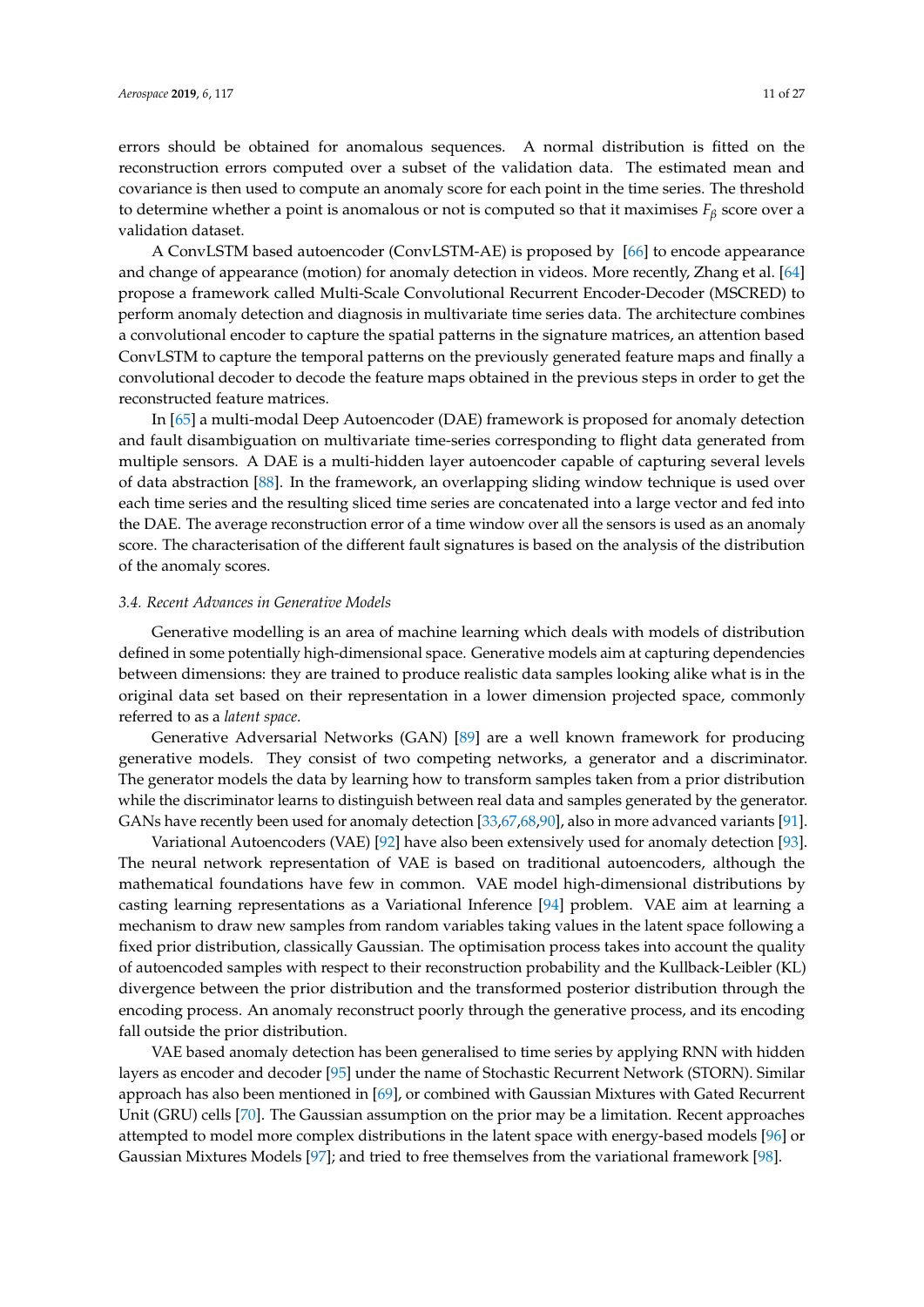More recently, the relevance of VAE over deterministic AE has been discussed [\[99\]](#page-24-19): reconstructed examples are often blurry in case of images, the Gaussian assumption on the prior may be too restrictive and the measure of the KL divergence in the optimization problem may lead to over-regularization. The impact of such allegation on anomaly detection has, to our knowledge, not been addressed.

## <span id="page-11-0"></span>*3.5. Recent Advances in Temporal Logic-Based Learning*

In the previous sections, we have covered the recent advances in anomaly detection in the field of neural networks and deep learning. However, a well known drawback of neural networks is the lack of interpretability of the results. Also, the output of classical methods represented by hyper-planes or surfaces embedded in high-dimensional feature spaces to separate normal from anomalous behaviour is hard to interpret by domain experts. It is true that a decision tree-based method could be applied to identify the rules underlying the anomalies found by an anomaly detection algorithm (not necessarily an isolation forest). However, interpretability in that case would ultimately depend on the number of nodes which increases exponentially with the depth of the tree, and the more the number of nodes, the more difficult it would be to understand the decision rules explaining the anomalies.

Most of the research effort in the last two decades in the field of machine learning and statistics has primarily been focused on designing scalable and accurate black-box models. The interpretability of the results has mostly been neglected because of the general belief it necessarily reduces accuracy [\[100\]](#page-25-0). In this section, we introduce a recent anomaly detection approach that can learn from data temporal logic properties of a system in the form of a more human-readable formalism based on temporal logic expressions. This approach can be better accepted by domain experts who intrinsically dislike black-box models and ultimately reject them because of their lack of transparency.

Thus, Jones et al. [\[72\]](#page-23-12) and Kong et al. [\[71](#page-23-11)[,73\]](#page-23-13) present an approach capable of inferring signal temporal logic (STL) [\[101,](#page-25-1)[102\]](#page-25-2) formulae from data resembling natural language. STL is a specification language used in the field of formal methods to specify system properties including time bounds and bounds on physical system parameters, which can be used to describe the normal system behaviour. For instance, we can express invariant properties such as "If x is greater than  $x_r$ , then within  $T_1$  seconds, it will drop below  $x_r$  and remain below  $x_r$  for at least  $T_2$  seconds" [\[71\]](#page-23-11).

The original supervised method [\[71\]](#page-23-11) and unsupervised method [\[72\]](#page-23-12) have been recently extended to allow for on-line anomaly detection [\[73\]](#page-23-13). This new algorithm has reduced the computational cost compared to the supervised version [\[72\]](#page-23-12) and can be now applicable to high dimensional systems producing large amounts of data. A further advantage is that the output is expressed in STL, which can be directly processed by a computer system for automatic monitoring of anomalous behaviour.

The approach has been applied to several domains including naval surveillance and train braking system [\[73\]](#page-23-13). Concerning the aviation domain, Deshmukh et al. [\[103\]](#page-25-3) has recently used the approach to detect anomalies in the terminal airspace operations (more details in Section [4.1\)](#page-12-0).

#### <span id="page-11-1"></span>**4. Applications**

This survey reviews the use of some of the previously introduced anomaly detection methods in two important areas of the aviation: air traffic operations and predictive maintenance. Because of the significant number of the techniques covered in the first application area, air traffic operations, we have created a classification of the methods based on the category of the anomaly detection approach (see Table [2\)](#page-12-1).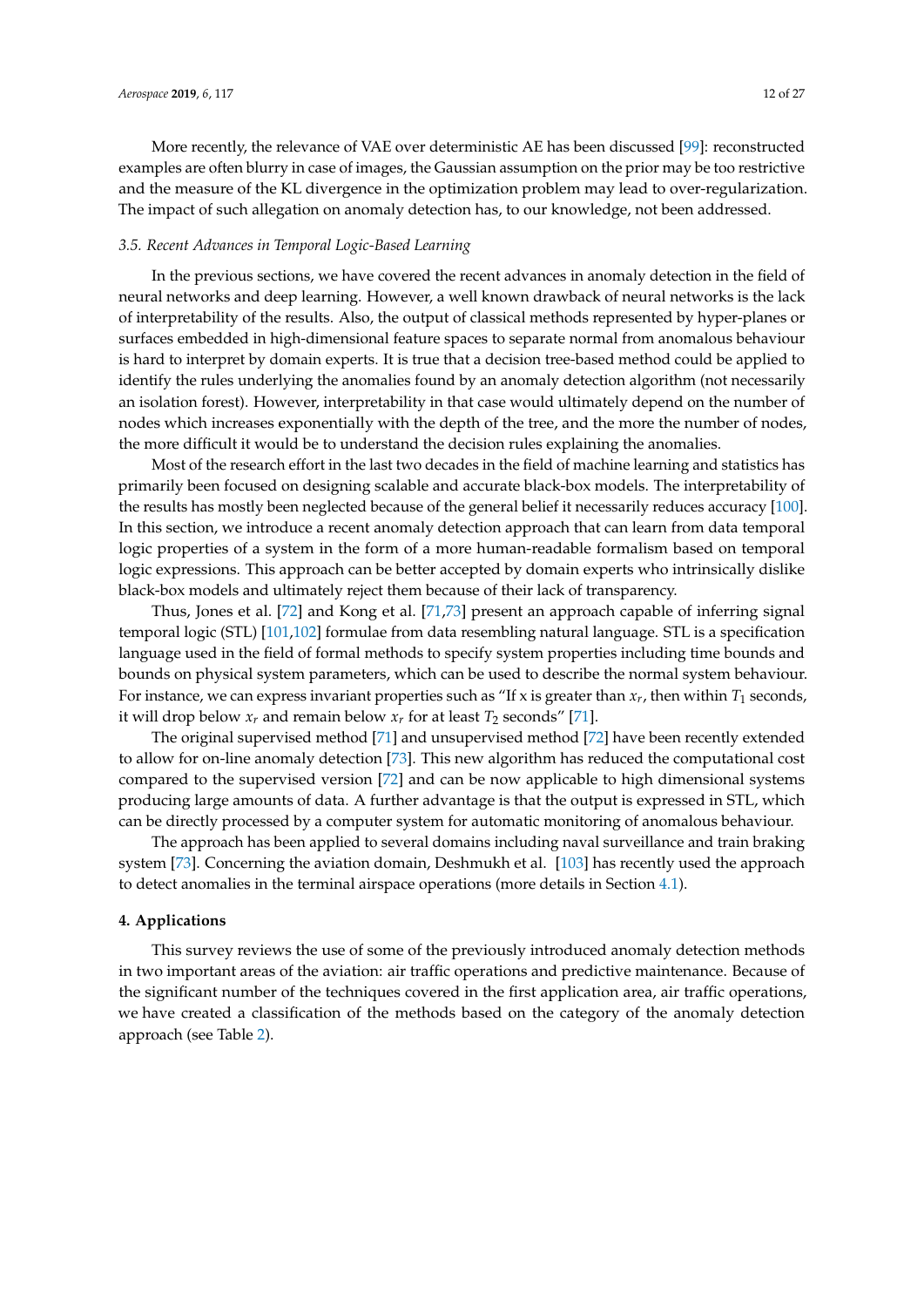<span id="page-12-1"></span>

| Section 4.1.1 Domain-based         | Abnormal approaches with MKAD: [104] (2011)<br>GA approach and landing anomalies with OC-SVM: [105] (2017)                                                                                                                                                                                                                |
|------------------------------------|---------------------------------------------------------------------------------------------------------------------------------------------------------------------------------------------------------------------------------------------------------------------------------------------------------------------------|
| Section 4.1.2 Distance-based       | Anomalous pilot switching with SequenceMiner: [18] (2008)<br>Anomalous take-off and approach operations: [19] (2011), [20] (2015)<br>Anomalous safety events with LoOP: [16] (2019)<br>Anomalous taxi paths with hierarchical clustering: [22] (2019)<br>Anomalous radiotelephony readbacks with kNN: [106] (2018)        |
| Section 4.1.3 Reconstruction-based | Atypical aviation safety data with KPCA: [107] (2017)<br>Atypical approaches and landings with FPCA: [52] (2018)<br>Anomalous trajectories in TMA and en-route: [108] (2018), [109] (2019)<br>Anomalous transitions between sector configurations: [110] (2018)<br>Anomalous ADS-B messages with ConvLSTM-AE: [86] (2019) |
| Section 4.1.4 Statistical-based    | Anomalous flights with VARX: [38] (2016),<br>Anomalous flight switches with VAR: [39] (2016)<br>Abnormal flight data with GMM: [21] (2016)<br>Anomalous air traffic congestion with ICA: [37] (2019)                                                                                                                      |
| Section 4.1.5 Temporal-logic based | Anomalous trajectories in terminal airspace with TempAD: [103,111] (2019)                                                                                                                                                                                                                                                 |

**Table 2.** Application of anomaly detection models to aviation use cases.

## <span id="page-12-0"></span>*4.1. Anomaly Detection for Air Traffic Operations*

One application area in aviation where anomaly detection techniques have particularly been applied to is in the identification of significant operational events in flight data. In this context, significant events mean patterns or behaviours that can be worth detecting in flight data because of their potential impact on the performance (usually safety) of flight operations. For instance, the identification of events such as runway excursions, go-around operations, trajectory deviation due to conflict resolution actions. Other significant events occur in the broader context of Air Traffic Management (ATM) operations. These are also covered in this section and include anomalous ATC-pilot communications and anomalies in the sequences of airspace sector configurations. Table [2](#page-12-1) presents an overview of the different applications classified by the category of the anomaly detection approach applied.

In the US, NASA established in 2007 a program to store Flight Operations Quality Assurance (FOQA) data from most of the major airlines to monitor and address operational risk issues. FOQA data is now managed as part of a FAA program called Aviation Safety Information Analysis and Sharing (ASIAS), which integrates a variety of information sources from different parts of the NAS. The FOQA database currently contains millions of flights and each entry represents hundreds of parameters from the avionics and other on-board systems. Likewise, in Europe, Flight Data Monitoring (FDM) programs promoted by EASA requires airlines to gather, monitor and analyse data to improve the performance and safety of flight operations.

The objective of FOQA and FDM programs is to switch from a purely reactive mode based on reports or interviews to a more proactive mode where data analytics can be used to assess trends, risks and undesired events in order to help implement mitigation measures. The applications reviewed here support this proactive approach by automatically detecting statistically anomalous events in vast amounts of historical on-board generated data.

However, the process is not fully automatic as the flagged events need further consideration from operational experts to determine whether the identified anomalies are only low occurrence events or true significant events with potential safety or performance implications.

For decades, the only approach to automatically detect anomalies from generated data has been based on exceedance detection algorithms, which check flight data against predetermined thresholds set by subject matter experts. When one or a combination of thresholds are exceeded, the corresponding flight is flagged as anomalous. Even though this approach has been improved and is nowadays largely trusted by the industry, it still presents significant shortcomings such as the difficulty to properly set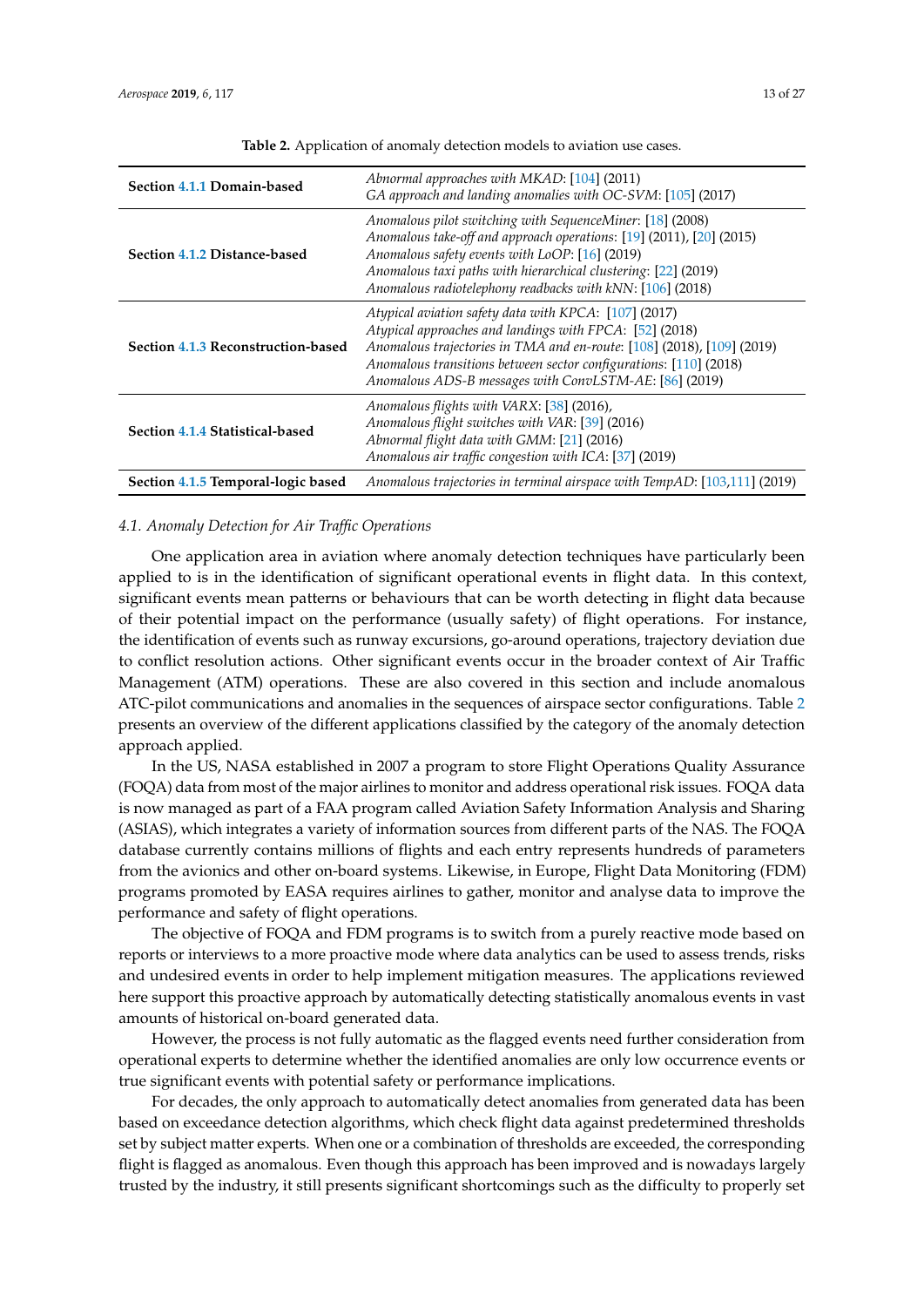the thresholds to avoid false-positives and false-negatives as well as the impossibility to anticipate all possible events.

The availability of extensive amounts of generated flight data along with the significant advances in the machine learning community offer new opportunities for approaches capable of a better detection of unknown (not pre-programmed) events, which should improve the current rate of false-negatives in exceedance-based approaches and be able to cope with a large volume of high-dimensional data. In the following subsections, we present the application of some of the previously reviewed data-driven anomaly detection methods (see Sections [2](#page-3-0) and [3\)](#page-7-0) to support the identification of significant flight operational events.

#### <span id="page-13-1"></span>4.1.1. Domain-Based Approaches

If SequenceMiner [\[18\]](#page-21-0) is one of the few anomaly detection methods specifically designed for the processing of discrete sequences, MKAD developed by Das et al. [\[44\]](#page-22-5) is one of the first methods designed to effectively detect operationally significant anomalies with heterogeneous sequences of both discrete and continuous variables. Based on kernel functions and OC-SVM, MKAD can identify operational situations in FOQA data such as go-around operations, unusually high airspeed flights, flights impacted by gusty winds and abnormal approaches. More recently, Das et al. [\[104\]](#page-25-4) applied MKAD to detect anomalies in the approach phase but this time with a much larger set of flights of the same fleet and aircraft type. In the paper, the authors report exclusively on two anomalous situations correctly identified by MKAD corresponding to two significant operational events: high energy approaches and turbulent approaches.

With the aim of improving the safety of General Aviation operations, Puranik et al. [\[105\]](#page-25-5) propose a framework to identify anomalies based on a OC-SVM model. After a classical preprocessing phase to clean the raw multivariate time series data, a set of feature vectors corresponding to the energy metrics detailed in [\[112\]](#page-25-12) are computed, such as the Specific Total Energy (STE) or the Specific Potential Energy (SPE). The DBSCAN algorithm is first applied to the feature vector in order to determine the number of clusters. Based on the identified clusters, the OC-SVM algorithm is used to compute the anomaly scores of each flight. The methodology is evaluated with both simulated data with anomalies and real data from a Cessna 172S during the approach and landing phase. The results show a good performance in terms of anomalous flight identification even when only a limited number of parameters are recorded.

#### <span id="page-13-0"></span>4.1.2. Distance-Based Approaches

One of the first attempts in the field was the research by Budalakoti et al. [\[18\]](#page-21-0) who address the problem of anomaly detection in a set of sequences of switches used by the pilot and co-pilot to maneuver an aircraft. Their method (SequenceMiner), based on a clustering approach, is able to detect anomalous switching behaviour linked to the loss of autopilot mode awareness by the flight crew.

Li et al. [\[19\]](#page-21-18) apply a cluster-based anomaly detection (ClusterAD) method based on DBSCAN to detect anomalies in a FOQA dataset of an airline for 365 B777 take-off and approach operations. The anomalous operational situations correctly identified by ClusterAD include high/low energy approaches, unusual pitch excursions, abnormal flap settings and high wind conditions. One of the advantages of ClusterAD compared to MKAD is that it can automatically identify multiple types of flight operation patterns (different nominal operations) corresponding to the identified clusters.

Following up this research, Li et al. [\[20\]](#page-21-19) present a method based on DBSCAN called ClusterAD—Flight, which is able to detect abnormal flights during take-off or approach as whole. In this work, more extensive tests are conducted with an additional dataset of 25,519 A320 flights. Results show that both ClusterAD—Flight and MKAD are able to identify more operationally significant anomalies than exceedance-based methods. ClusterAD—Flight performs better with continuous parameters, whereas MKAD is more sensitive toward discrete parameters. The latest research by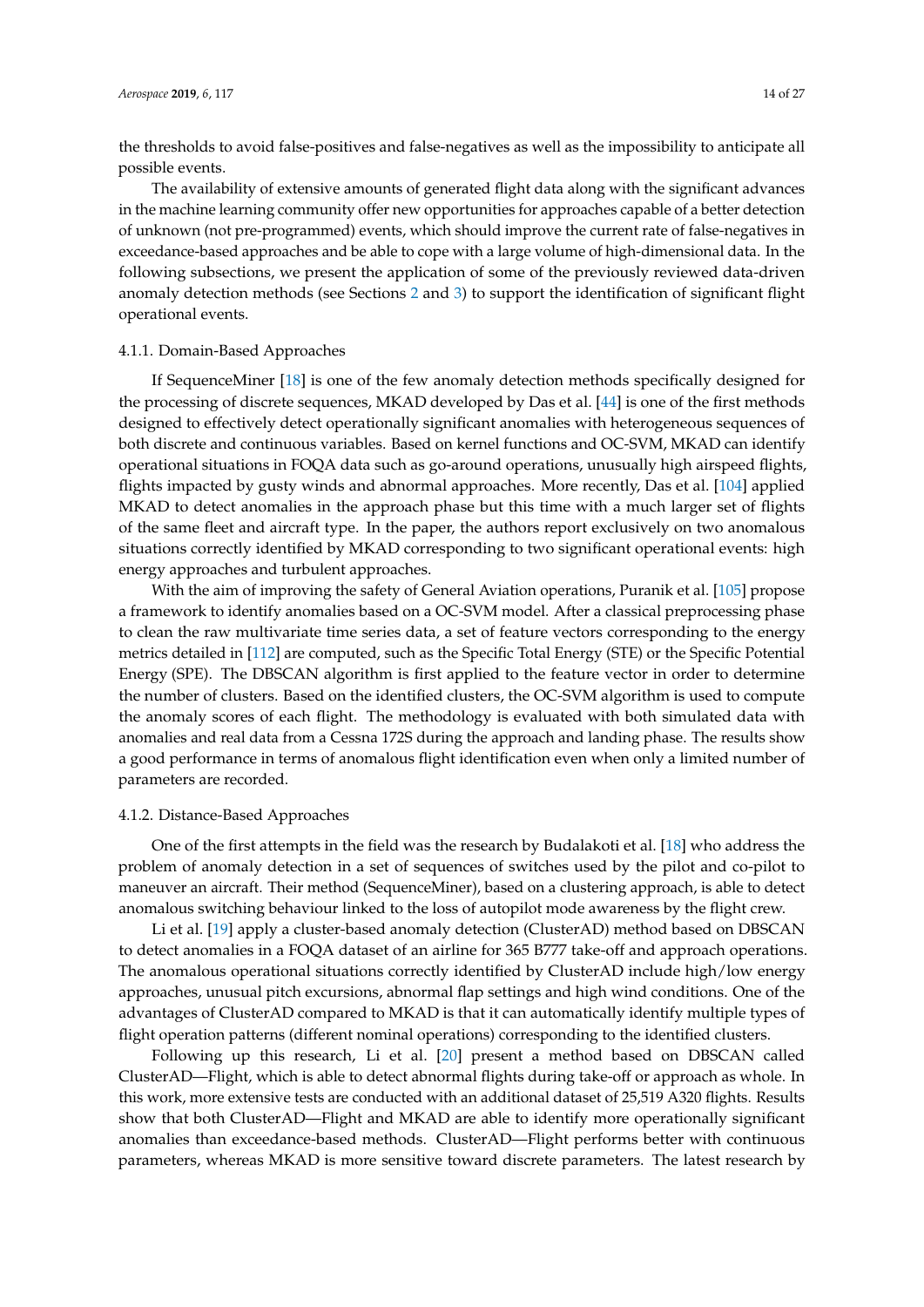Li et al. [\[21\]](#page-21-20) is on an improved ClusterAD approach called ClusterAD—DataSample. However, as this method is based on a GMM, we cover it as part of the statistical approaches in Section [4.1.4.](#page-15-0)

Compared to MKAD and ClusterAD which are able to process hundreds to tens-of-thousands of flights, Oehling et al. [\[16\]](#page-20-15) propose an approach able to scale to very large datasets as the ones used in the production environments of big airlines. The approach, based on the Local Outlier Probability (LoOP) method, is applied to an airline dataset of 1,2 million flights in order to detect anomalies related to safety events. The top outliers identified by their approach are reviewed by the airline pilots in order to assess their safety-relevance. The results of the research show that their method is able to reduce the number of undetected safety-relevant events compared to the current exceedance based approaches implemented in FDM systems.

Churchill et al. [\[22\]](#page-21-1) present a hierarchical clustering method to group in space and time aircraft trajectories in the airport surface. The goal is the identification of statistically anomalous taxi paths, which may be unplanned and unexpected by the controllers and thus could represent a safety risk.

In [\[106](#page-25-6)[,113\]](#page-25-13), semantic checking models based on LSTM and kNN are introduced to identify read-back errors in ATC radio-telephony communications. Civil aviation radio-telephony recordings are converted to textual format, and similarity functions are defined to verify whether the semantics is the same between controller instructions and pilot read-backs.

# <span id="page-14-0"></span>4.1.3. Reconstruction-Based Approaches

Zhang et al. [\[107\]](#page-25-7) point out two known issues when the classical Kernel PCA algorithm [\[46\]](#page-22-7) is applied to a large dataset for anomaly detection: it is computationally expensive  $(O(n^3)$  where *n* is the size of the dataset) as well as hard to adapt as parameters such as the number of principal components and the confidence for the confidence limit needs to be set before anomaly detection. Thus, the authors develop an optimized GPU implementation where the previous parameters are computed automatically. The improved algorithm is applied to synthetic datasets [\[44\]](#page-22-5) and compared to the OC-SVM [\[43\]](#page-22-4) technique. The results show significant speed increases and a detection efficacy close to the OC-SVM one.

Jarry et al. [\[52\]](#page-22-12) propose a method based on FPCA to identify atypical approaches and landings both in post-operational analysis and on-line. The method was tested with track radar data (20,756 records) of landing operations at Paris Charles-De-Gaulle (CDG) airport. The goal is to improve the detection rate of Non Compliant Approaches (NCA), i.e., an approach in which the intercepting conditions of the intermediate and final legs are not compliant with the operational prescriptions. NCA is a precursor of Non Stabilised Approaches (NSA) which may lead to fatal events like Control Flight Into Terrain (CFIT). The authors propose to extend current tools capabilities based on geometric criteria by taking into account additional features such the specific total energy of the aircraft. The method uses a sliding window over the trajectories in order to apply FPCA first and then HDBSCAN with GLOSH [\[27\]](#page-21-6). From the set of computed outlier scores, it is determined whether a trajectory is anomalous. The results show the method can effectively identify atypical flights although the results can be very sensitive to the size of the sliding window.

Janakiraman and Nielsen [\[56\]](#page-22-16) propose an unsupervised anomaly detection approach based on ELM. This approach developed by NASA is an alternative to MKAD for the identification of safety risks in very large aviation datasets. The performance of the three ELM variants are evaluated and compared to MKAD on a dataset of over 40,000 flights corresponding to landing operations at Denver airport. While the results of the ELM-based approach are comparable to MKAD in terms of detection accuracy, the training of ELM models are faster by two orders of magnitude.

Olive et al. [\[108\]](#page-25-8) present a method based on autoencoders to analyse flight trajectories, detect unusual flight behaviours and infer ATC actions from past Mode S data. The method is evaluated with three different city-pairs and one year of traffic within a bounding box defined just before the entry to the Terminal Manoeuvring Area. The identified anomalous situations are analysed based on the distribution of reconstruction errors (anomaly scores). It is shown that the highest anomaly scores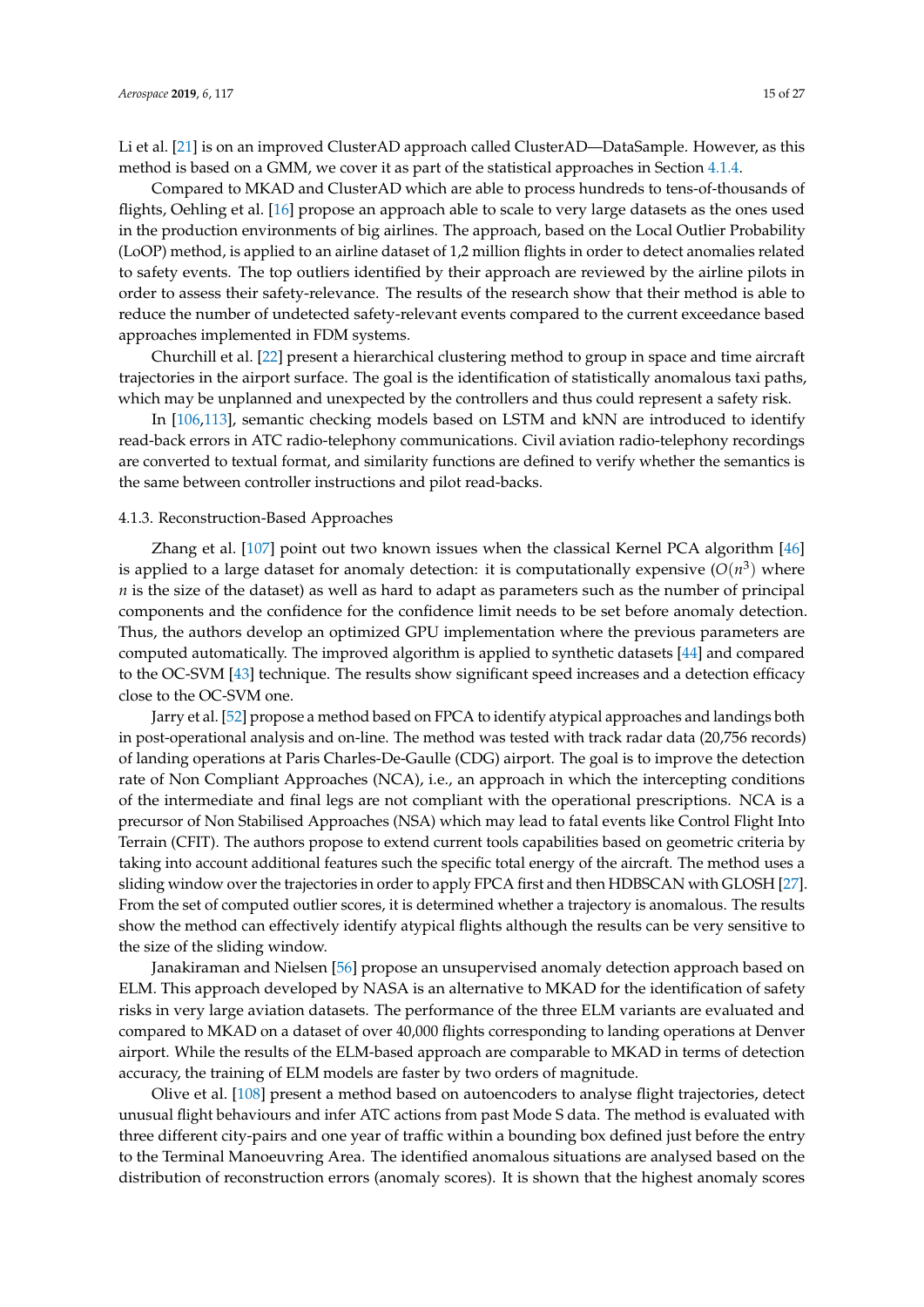correspond to weather impact or traffic regulations whereas the lowest ones to relatively more usual ATC deconfliction or sequencing actions.

Following up on the previous research on air traffic anomaly detection [\[108\]](#page-25-8) and on identification of traffic flows [\[114\]](#page-25-14) in en-route ATC sectors, Olive and Basora [\[109\]](#page-25-9) propose a method to detect anomalous flight trajectories in the flows of a en-route ATC sector. A clustering approach is used first to automatically identify from ADS-B traffic a set of clusters corresponding to sector flows. Then, an autoencoder is applied to each cluster in order to detect anomalous trajectories. The analysis of the distribution of reconstruction errors confirms the conclusions reached in [\[108\]](#page-25-8).

In [\[110\]](#page-25-10), autoencoders are used to detect anomalous transitions between sector configurations in Area Control Centres (ACC). The model is trained with transitions performed in the past and then applied to transitions never realized. Transitions with highest autoencoder reconstruction error are considered as anomalies, unlikely to be realized.

Based on the ConvLSTM method by Shi et al. [\[81\]](#page-24-1), Akerman et al. [\[86\]](#page-24-6) present a convolutional LSTM based autoencoder (ConvLSTM-AE) framework to detect anomalous ADS-B messages. In this framework, aircraft flying in the same airspace are represented as images and the ConvLSTM-AE model is used to detect anomalies in the sequences of images leading to anomalous ADS-B location reports.

## <span id="page-15-0"></span>4.1.4. Statistical-Based Approaches

Melnyk et al. [\[38\]](#page-21-17) propose an unsupervised model-based framework adapted to online anomaly detection where each flight is represented as a Vector AutoRegressive eXogenous model (VARX) model [\[115\]](#page-25-15). The key step in the approach is to compute a distance matrix between flights defined in terms of residuals of modeling one flight's data using another flight's VARX model. Once the distance matrix is built, a LOF method [\[13\]](#page-20-12) is applied to identify the anomalous flights. The evaluation results on a large FOQA dataset (over a million flights) show a good performance into detecting already known safety events as well as previously undetected ones compared to state-of-the-art algorithms like MKAD.

In another framework also based on VAR modelling and adapted to online anomaly, Melnyk et al. [\[39\]](#page-22-0) represent each flight with a semi-Markov switching vector autoregressive (SMS-VAR) model. With this approach, each phase of a flight determined by the set of pilot switches is represented by a different VAR process [\[115\]](#page-25-15) and a semi-Markov model (SMM) [\[116\]](#page-25-16) is used for the dynamics of flight switches. Anomaly detection is based on the dissimilarities between the one-step ahead model's predictions and observed data. The framework is extensively evaluated on both a synthetic and an airline FOQA dataset and the achieved performance is similar or slightly better than the MKAD one.

Nanduri and Sherry [\[58\]](#page-22-18) present a regression-based approach applied to simulated FOQA-like data [\[117\]](#page-25-17) corresponding to 500 approaches into San Francisco airport. Several different kinds of RNN architectures (GRU and LSTM) are tested and compared with MKAD. In all cases, the RNN-based models are able to detect more anomalies than MKAD. The authors explain the superiority of RNN-based approaches by the fact that they do not have the limitations of MKAD: the need for dimensionality reduction which results in loss of information and poor sensitivity to short duration anomalies, and its inability to detect anomalies in latent features. Unfortunately, the authors give few details on how the anomaly threshold based on the residuals (prediction errors) was chosen.

ClusterAD—DataSample by Li et al. [\[21\]](#page-21-20) is a method based on a GMM which is capable of instantaneously detecting abnormal data samples during a flight rather than abnormal flights as a whole during a specific flight phase. The method is tested with a real dataset of 10,528 A320 flights and compared with exceedance-based methods. Then, it is compared with MKAD and ClusterAD—Flight with a second dataset of 25,519 A320 flights (already used in [\[20\]](#page-21-19)). The results indicate ClusterAD—DataSample performs better in detecting known unsafe events (detected with exceedance-based methods), but the authors point out the need for further evaluation of the performance with detecting unknown issues.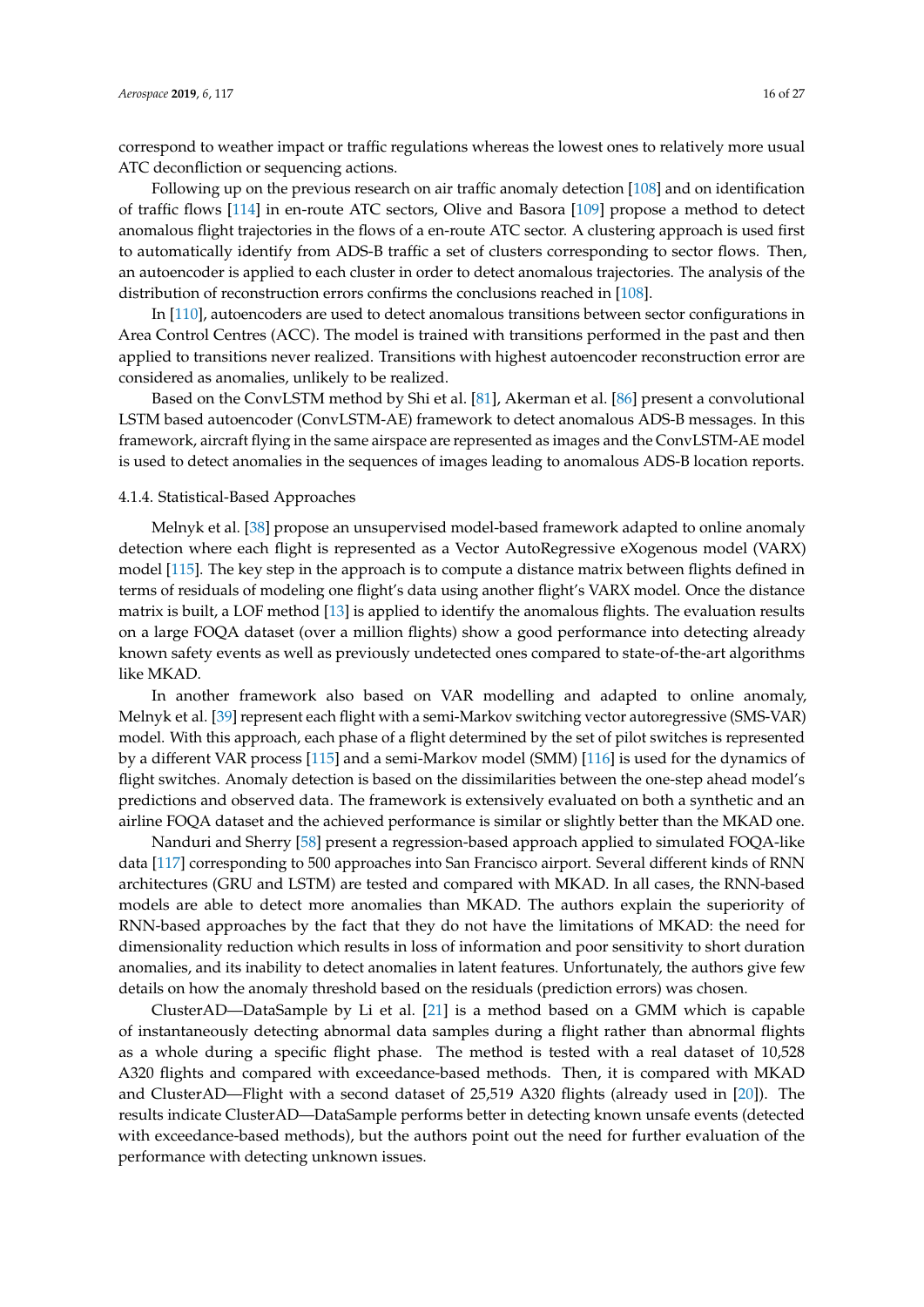Jiang et al. [\[37\]](#page-21-16) propose a method based on independent component analysis (ICA) for online monitoring of air traffic congestion. Based on the complex networks topology, a model is trained with a dataset of smooth situations. Any new situation is then compared to the reference 'normal' representation by analyzing the change of statistics. As the confidence limits cannot be determined directly from a particular approximate distribution, a kernel density estimation (KDE) is used to set the control limits.

# <span id="page-16-1"></span>4.1.5. Temporal-Logic Learning Based Approaches

Deshmukh et al. [\[103\]](#page-25-3) propose a temporal logic based anomaly detection algorithm (TempAD) applicable to trajectories in the terminal airspace. The algorithm, based on a temporal-logic learning approach [\[71](#page-23-11)[–73\]](#page-23-13), can learn human-readable mathematical expressions from data which facilitates the feedback and interaction with operational experts. The method uses DBSCAN as a preprocessing step to identify the clusters with similar trajectories on which the detection of anomalies with TempAD becomes more effective. TempAD is able to generate for each cluster STL predicates defining the bounds of normal flights as a function of time, distance to touchdown or aircraft state vectors (including latitude, longitude, altitude, ground speed). The representative features to find anomalies include some of the energy features used in [\[105\]](#page-25-5). The method is evaluated on real surveillance data from the terminal airspace at New York La Guardia airport, covering several thousands of arrival flights. The algorithm is able to effectively identify anomalous situations such go-around operations as well as arrivals with excessive total energy, above or below the recommended glideslope.

Following up this research, Deshmukh et al. [\[111\]](#page-25-11) develop a supervised precursor detection algorithm called reactive TempAD by correlating surveillance data to specific anomalies identified by the TempAD algorithm [\[103\]](#page-25-3). Thus, the prediction of an anomaly is performed by identifying events that precede the occurrence of an anomaly, which are called precursors.

## <span id="page-16-0"></span>*4.2. Anomaly Detection for Predictive Maintenance Operations in Aviation*

Flight data recorders generate large volumes of heterogeneous time-series data from arrays of sensors. This massive amount of sensor-generated data can be exploited to perform fault diagnosis and estimate the remaining useful life (RUL). The long-term objective is to reduce and ultimately avoid unscheduled maintenance by optimising the scheduling of maintenance operations based on the RUL prediction, i.e., condition based maintenance (CBM). The ability to predict the RUL of a system component after the occurrence of a fault corresponds to the widely accepted definition of prognostics. The field of prognostics and health management (PHM) has drawn significant interest from industrial and academic research in the last few years as system availability and reliability becomes a serious concern, especially in safety-critical systems such the ones found in aviation.

In the emerging field of data-driven prognosis, predictive models are learned from flight and maintenance data. These models can then be integrated into PHM systems for health monitoring and incipient system failure prediction. There exists a number of data-driven methods for prognosis, but it is usually difficult to compare them based on a common reference baseline due to the use of sensitive commercial data. Fortunately, the following open datasets related to aviation are widely acknowledged as reference for comparison:

- NASA DASHlink open database originally designed and collected by Balaban [\[118\]](#page-25-18) and available at [https://c3.nasa.gov/dashlink/projects/85/;](https://c3.nasa.gov/dashlink/projects/85/)
- a turbofan engine degradation simulation dataset based on thermo-dynamical simulation models, introduced in [\[119\]](#page-25-19);
- other datasets, also shared on the Prognostic Data Repository of NASA refer to bearing systems or milling machines. These do not necessarily refer to aviation problems but are still worth mentioning as they are commonly used as reference.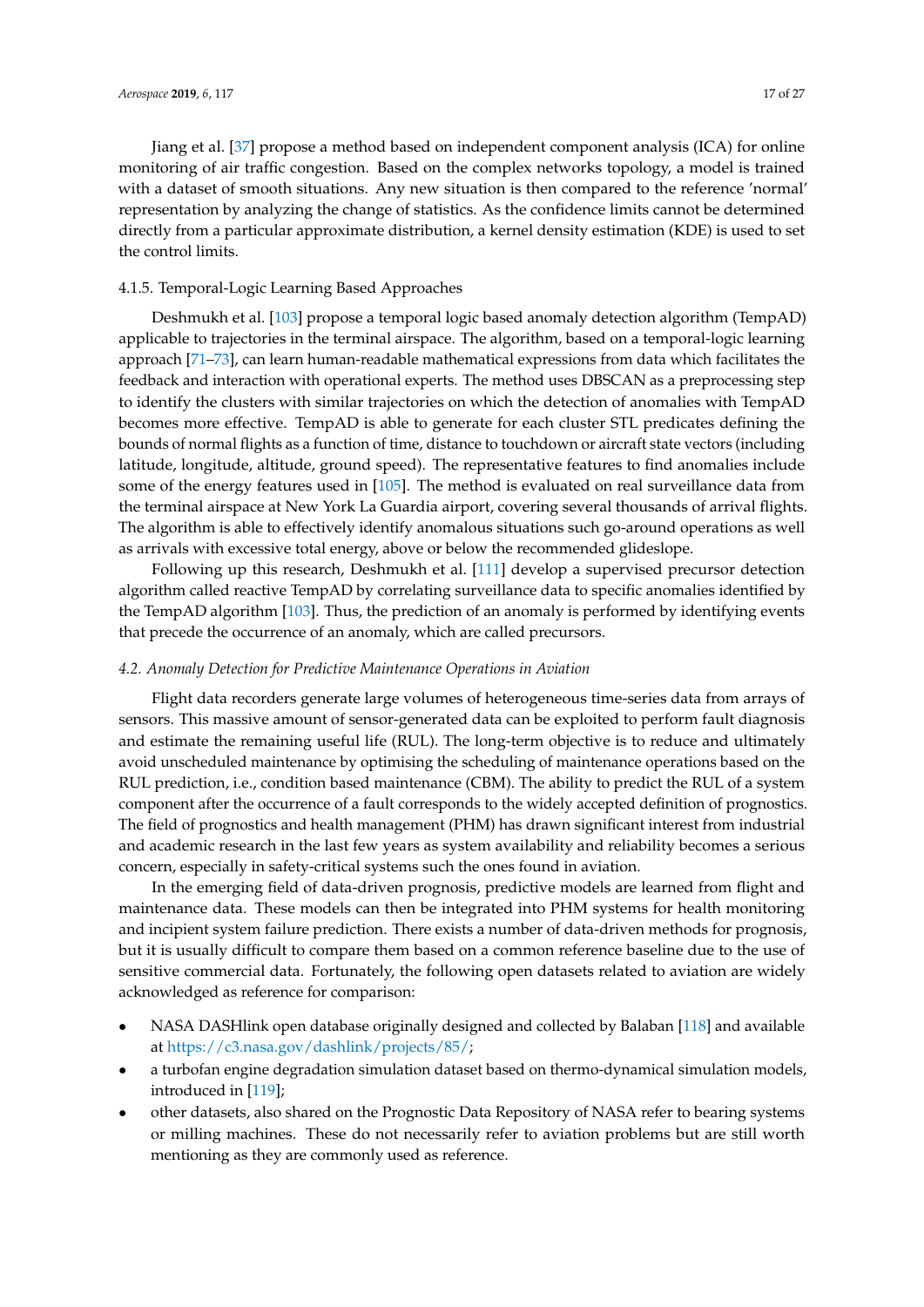Although prognostics and RUL estimation is a core function of PHM, it falls out of the strict anomaly detection scope and hence it is not covered in this survey (two recent reviews by Elattar (2016) [\[120\]](#page-25-20) or Lei (2018) [\[121\]](#page-25-21) already address this topic). Instead, we focus our review on the application of data-driven techniques aimed at detecting anomalous behaviour in aviation systems with the goal of identifying faults after their occurrence or anticipating potential failures as part of the condition monitoring process in PHM [\[122\]](#page-26-0).

Effective anomaly detection techniques to predict incipient failures from historical data is important to estimate time-to-failure and help schedule maintenance activities. Some of the reviewed techniques can also support fault diagnostics, which is a PHM process encompassing fault detection, isolation (i.e., which component has failed), failure mode identification (i.e., what is the cause of failure or fault) and quantification of the failure severity. Fault detection is typically based on the quantification of the inconsistencies between the actual and the expected behavior of the system in nominal conditions [\[122\]](#page-26-0).

For instance, Rabatel et al. [\[123\]](#page-26-1) present an anomaly detection framework for preventive maintenance based on anomalous pattern detection in data. The data is based on closed railway data; the approach, from pattern extraction to anomaly detection methods to apply on sequences, could be extended to aircraft data which are subject to common characteristics.

More recently, Nicchiotti et al. [\[124\]](#page-26-2) (2018) leverage closed commercial aircraft maintenance operational data and apply SVM based methods and PCA as a tool to reduce dimensionality in order to predict such unscheduled maintenance operations.

Deep autoencoders [\[65\]](#page-23-5) and convolutional denoising autoencoders [\[85\]](#page-24-5) (2019) have been used for fault detection and anomaly detection, both on the NASA open database and on a dataset of Customer Notification Reports sent over ACARS to airlines to help them detect engine faults.

Recurrent Neural Networks autoencoders have also been used on time series [\[125\]](#page-26-3) in order to find a proper embedding or representation of time series that is in turn used for predicting a RUL estimation on the turbofan dataset. More recently, Zhao et al. compare in [\[126\]](#page-26-4) different approaches of feature selection mechanism based on dimensionality reduction. Autoencoders, Riemann Boltzmann Machines (RBM) and Deep Belief Networks (DBN), CNN and RNN based methods are compared on a traditional milling machine health monitoring application with similar results, the older RBM/DBN-based techniques being slightly behind.

## **5. Conclusions**

In this survey, we have reviewed the state-of-the-art in data-driven anomaly detection and its application to the aviation domain. Thus, we have introduced a large number of classical and more recent approaches and described how some of them have been applied to areas such as air traffic operations and predictive maintenance. Machine learning models can work with offline or online data to detect significant events for further analysis by aviation experts as part of decision support or condition monitoring tools. The ultimate goal of the presented applications is to help improve the performance of ATM and maintenance operations, in particular safety.

In general, as stated by Janakiraman and Nielsen [\[56\]](#page-22-16), the data-driven detection of anomalies in aviation data is particularly challenging because of its large volume, high-dimensionality, heterogeneity (mixed categorical and continuous attributes), multi-modality (multiple modes of nominal and non-nominal operations with different types of aircraft, airports and airspaces) and temporality (long time-series). The challenge is expected to be even bigger in the future because of the forecast world-wide growth of air traffic and the ever higher number of sensor-equipped aviation systems and operational complexity.

Classical nearest-neighbour and clustering-based approaches do not scale well with such massive amounts of high-dimensional data. In the case of high-dimensional data, the use of a dimensionality reduction technique as a preprocessing step (e.g., to clustering) or the application of a reconstruction-based method is often a better solution. On the other hand, distance-based methods are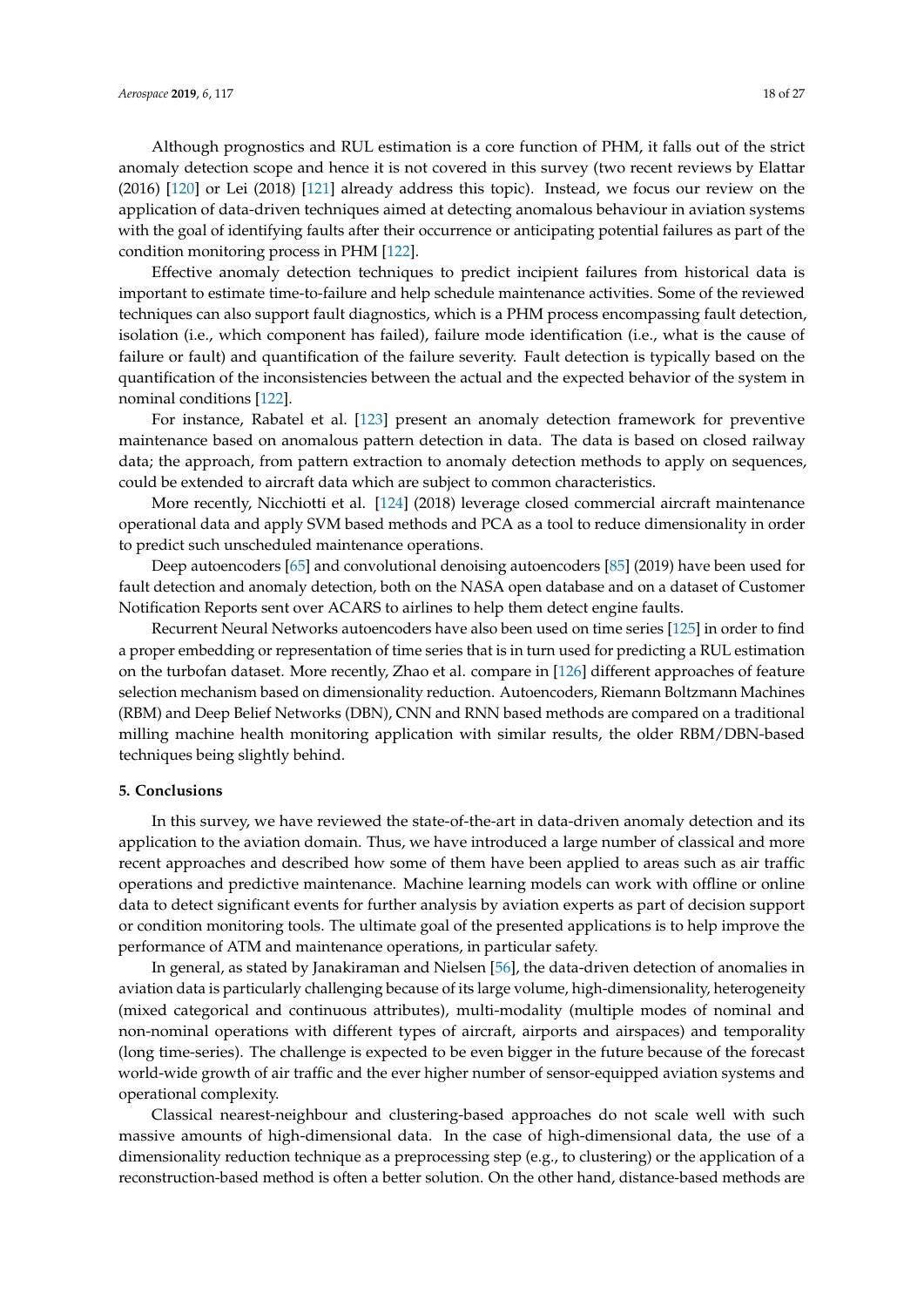computationally expensive when applied to large volumes of data, even during the test phase, which makes them unsuitable for real-time applications. However, in the case of probabilistic, domain-based and reconstruction-based methods, even though the training phase can be time-consuming, the test phase is very efficient. This is not an issue for applications where models can be trained offline, but some real-time safety monitoring applications may require some kind of incremental or very fast online training.

In aviation, among the traditional approaches, the domain-based MKAD [\[44\]](#page-22-5) developed by NASA is still one of the state-of-the-art methods for the detection of operationally significant events in flight data. However, its computational complexity is quadratic with respect to the number of training examples, which makes it unsuitable for very large datasets and certain applications. ClusterAD methods are also among the most widely applied, in spite of having the same performance issues than MKAD. For faster learning with large datasets, ELM [\[56\]](#page-22-16) or LoOP [\[16\]](#page-20-15) based anomaly detection seem to be two good alternatives to MKAD.

The recent advances in anomaly detection we have covered in this review are mainly based on techniques developed in the field of neural networks and deep learning. In principle, deep-learning approaches should be better adapted than traditional machine learning methods [\[11\]](#page-20-10) when it comes to find anomalies in large-scale high-complex data as the one generally available in aviation. We have also reviewed the advances in temporal-logic based learning as an alternative approach that should help the user more naturally understand and trust the results expressed in terms of logical formulae.

The application area related to the identification of significant events in air traffic operations is particularly rich in terms of the number and variety of the anomaly methods applied. While traditional techniques are widely used, there exists also some attempts to apply recent advances in temporal-logic learning [\[103,](#page-25-3)[111\]](#page-25-11), RNN [\[58\]](#page-22-18) and advanced autoencoders (e.g., ConvLSTM-AE [\[86\]](#page-24-6)). The vast majority of the research in this application area concern the detection of anomalies relevant to safety, although we provided also a few examples of anomalies related to potential cyberattacks or air traffic congestion. Another observation is that most of the introduced applications work in an offline configuration with post-operational data for analysis purposes rather than with online data to support real-time monitoring tasks.

As for the other application area concerning predictive maintenance in aviation, we have reviewed a few anomaly detection methods aimed at identifying incipient failures in aviation system components from flight and maintenance data. These data-driven methods play an increasingly important role in PHM which is necessary to achieve true condition-based maintenance. In spite of that, the number of reviewed research is relatively limited compared to the air traffic operations application area. This is because a lot of the literature on data-driven methods for PHM is more focus on RUL prediction which is out of the scope of this review. Also, some of the work on anomaly detection for predictive maintenance is not specific to aviation. Nevertheless, we have covered the application of both classical approaches such as SVM [\[124\]](#page-26-2) and more recent approaches based on deep learning such as deep autoencoders [\[65\]](#page-23-5).

Finally, the operational usability of anomaly detection methods as part of a decision support tool is an aspect marginally addressed and which would probably deserve further attention and research. A first consideration about the usability of anomaly detection methods is how to provide the user with a proper uncertainty measure associated to the model output (e.g., confidence intervals) as a better way to deal with false alarms. A second consideration is that for an expert to trust and understand the prediction of an anomaly detection model, the model and its outputs should be explainable in some degree. Although this issue is more generally addressed in an emerging research field called explainable artificial intelligence [\[127\]](#page-26-5), its main focus has been on supervised machine learning approaches, which is not the main approach in anomaly detection.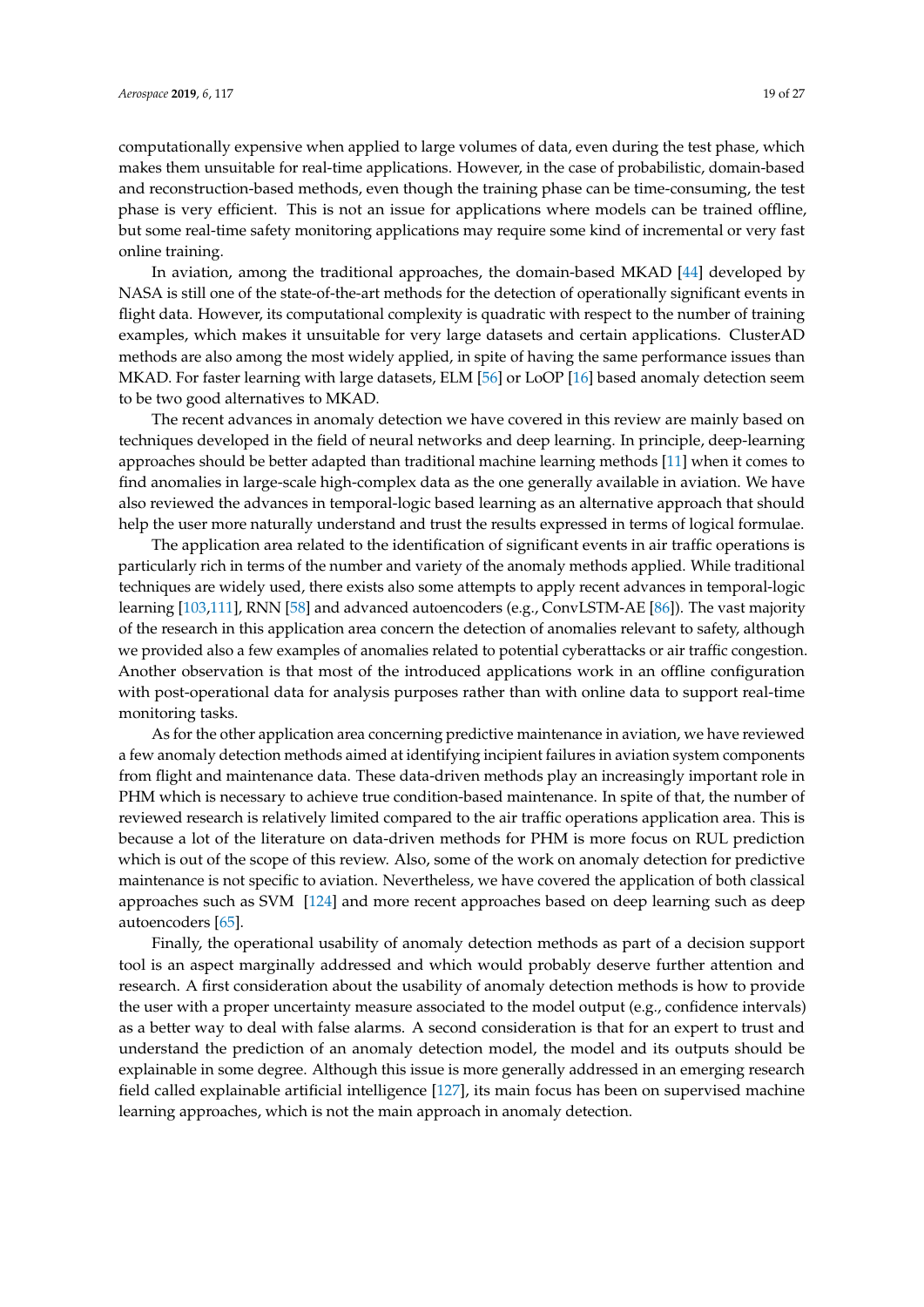**Author Contributions:** Conceptualization, L.B. and X.O.; methodology, L.B. and X.O.; software, n/a; validation, L.B., X.O. and T.D.; formal analysis, L.B., X.O. and T.D.; investigation, L.B., X.O. and T.D.; resources, L.B., X.O. and T.D.; data curation, n/a; writing—original draft preparation, L.B., X.O. and T.D.; writing—review and editing, L.B., X.O. and T.D.; visualization, n/a; supervision, L.B.; project administration, X.O.; funding acquisition, X.O.

**Funding:** This research has received funding from the European Union's Horizon 2020 research and innovation programme under grant agreement No 769288.

**Conflicts of Interest:** The authors declare no conflict of interest.

### **Abbreviations**

The following abbreviations are used in this manuscript:

Abbreviations related to machine learning methods

| AЕ            | Autoencoder                                                 |
|---------------|-------------------------------------------------------------|
| <b>ARIMA</b>  | Auto Regressive Integrated Moving Averages                  |
| <b>CNN</b>    | Convolutional Neural Network                                |
| <b>DAE</b>    | Deep Autoencoder                                            |
| <b>DBN</b>    | Deep Belief Network                                         |
| <b>DBSCAN</b> | Density-Based Spatial Clustering of Applications with Noise |
| ELM           | <b>Extreme Learning Machines</b>                            |
| <b>GAN</b>    | Generative Adversarial Network                              |
| <b>GLOSH</b>  | Global-Local Outlier Score from Hierarchies                 |
| <b>GMM</b>    | Gaussian Mixture Model                                      |
| <b>GRU</b>    | <b>Gated Recurrent Unit</b>                                 |
| <b>ICA</b>    | <b>Independent Component Analysis</b>                       |
| IF            | <b>Isolation Forest</b>                                     |
| <b>KDE</b>    | Kernel Density Estimation                                   |
| kNN           | K-Nearest Neighbours                                        |
| IMF           | <b>Inductive Monitoring System</b>                          |
| LOF           | <b>Local Outlier Factor</b>                                 |
| LoOP          | Local Outlier Probability                                   |
| <b>LSTM</b>   | Long Short-Term Memory                                      |
| <b>MKAD</b>   | Multiple Kernel Anomaly Detection                           |
| NN            | <b>Neural Network</b>                                       |
| OC-SVM        | One-Class Support Vector Machine                            |
| <b>OPTICS</b> | Ordering Points To Identify the Clustering Structure        |
| <b>PCA</b>    | Principal Component Analysis                                |
| <b>RBM</b>    | Riemann Boltzmann Machine                                   |
| <b>RNN</b>    | <b>Recurrent Neural Network</b>                             |
| <b>STORN</b>  | <b>Stochastic Recurrent Network</b>                         |
| <b>SVM</b>    | <b>Support Vector Machine</b>                               |
| <b>VAE</b>    | Variational Autoencoder                                     |
| VAR           | Vector Auto-Regressive                                      |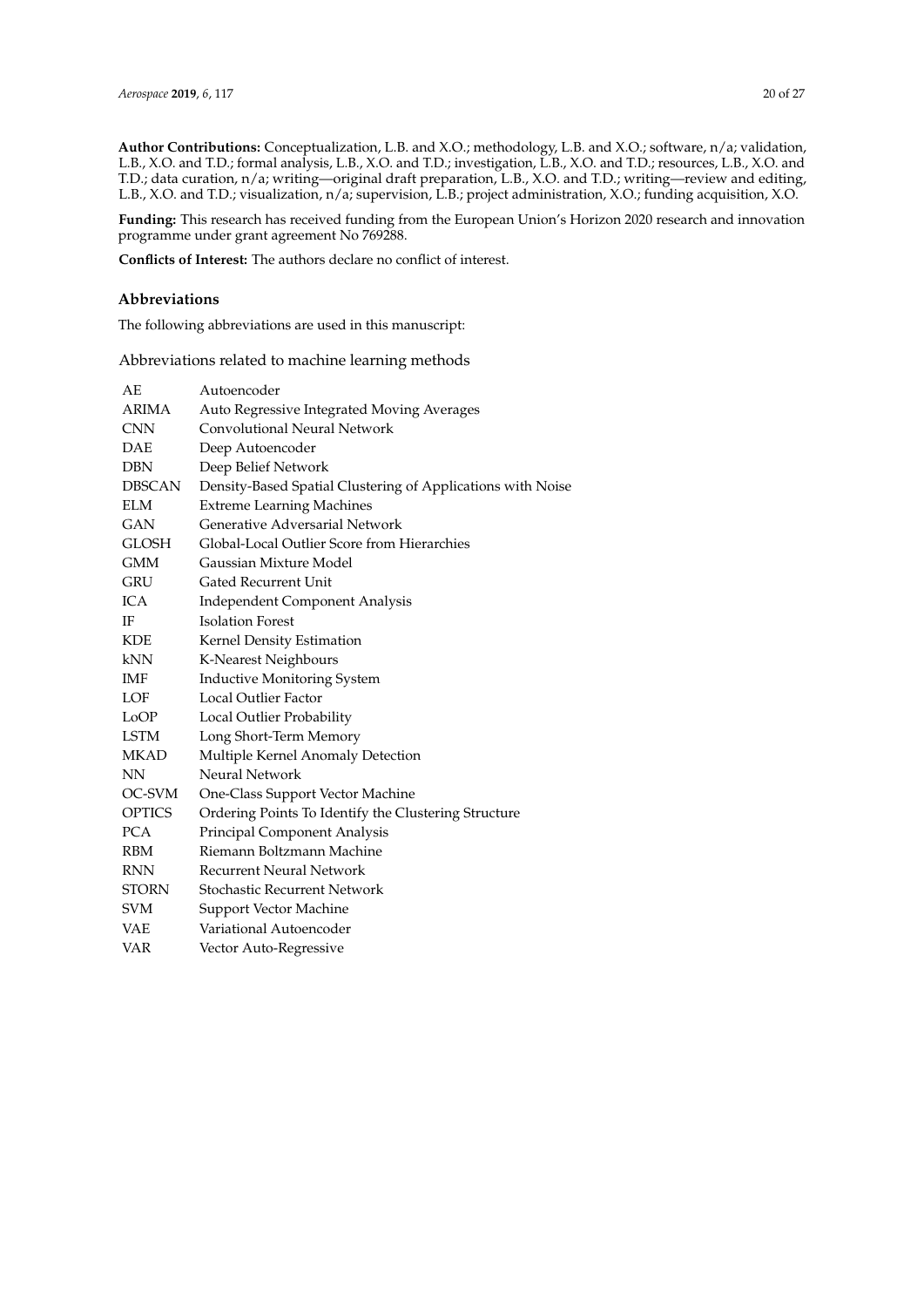# Abbreviations related to aviation

- ACARS Aircraft Communication Addressing and Reporting System
- ADS-B Automatic Dependent Surveillance–Broadcast
- ASIAS Aviation Safety Information Analysis and Sharing
- ATC Air Traffic Control
- ATM Air Traffic Management
- CBM Condition Based Maintenance
- FDM Flight Data Monitoring
- FOQA Flight Operations Quality Assurance
- NAS National Airspace System
- PHM Prognostics and Health Management
- RUL Remained Useful Life

# **References**

- <span id="page-20-0"></span>1. Pimentel, M.A.; Clifton, D.A.; Clifton, L.; Tarassenko, L. A review of novelty detection. *Signal Process.* **2014**, *99*, 215–249. doi[:10.1016/j.sigpro.2013.12.026.](https://doi.org/10.1016/j.sigpro.2013.12.026) [\[CrossRef\]](http://dx.doi.org/10.1016/j.sigpro.2013.12.026)
- <span id="page-20-1"></span>2. Chandola, V.; Banerjee, A.; Kumar, V. Anomaly detection: A survey. *ACM Comput. Surv.* **2009**, *41*, 1–58. doi[:10.1145/1541880.1541882.](https://doi.org/10.1145/1541880.1541882) [\[CrossRef\]](http://dx.doi.org/10.1145/1541880.1541882)
- <span id="page-20-2"></span>3. Erhan, D.; Bengio, Y.; Courville, A.; Manzagol, P.A.; Vincent, P.; Bengio, S. Why Does Unsupervised Pre-training Help Deep Learning? *J. Mach. Learn. Res.* **2010**, *11*, 625–660.
- <span id="page-20-3"></span>4. Markou, M.; Singh, S. Novelty detection: A review—Part 1: Statistical approaches. *Signal Process.* **2003**, *83*, 2481–2497. doi[:10.1016/j.sigpro.2003.07.018.](https://doi.org/10.1016/j.sigpro.2003.07.018) [\[CrossRef\]](http://dx.doi.org/10.1016/j.sigpro.2003.07.018)
- <span id="page-20-4"></span>5. Markou, M.; Singh, S. Novelty detection: A review—Part 2: Neural network based approaches. *Signal Process.* **2003**, *83*, 2499–2521. doi[:10.1016/j.sigpro.2003.07.019.](https://doi.org/10.1016/j.sigpro.2003.07.019) [\[CrossRef\]](http://dx.doi.org/10.1016/j.sigpro.2003.07.019)
- <span id="page-20-5"></span>6. Zimek, A.; Schubert, E.; Kriegel, H.P. A survey on unsupervised outlier detection in high-dimensional numerical data. *Stat. Anal. Data Min.* **2012**, *5*, 363–387. doi[:10.1002/sam.11161.](https://doi.org/10.1002/sam.11161) [\[CrossRef\]](http://dx.doi.org/10.1002/sam.11161)
- <span id="page-20-6"></span>7. Aggarwal, C.C. Outlier ensembles: Position paper. *ACM SIGKDD Explor. Newslett.* **2013**, *14*, 49. doi[:10.1145/2481244.2481252.](https://doi.org/10.1145/2481244.2481252) [\[CrossRef\]](http://dx.doi.org/10.1145/2481244.2481252)
- <span id="page-20-7"></span>8. Xu, X.; Liu, H.; Yao, M. Recent Progress of Anomaly Detection. *Complexity* **2019**, *2019*, 1–11. [\[CrossRef\]](http://dx.doi.org/10.1155/2019/2686378)
- <span id="page-20-8"></span>9. Längkvist, M.; Karlsson, L.; Loutfi, A. A review of unsupervised feature learning and deep learning for time-series modeling. *Pattern Recognit. Lett.* **2014**, *42*, 11–24. doi[:10.1016/j.patrec.2014.01.008.](https://doi.org/10.1016/j.patrec.2014.01.008) [\[CrossRef\]](http://dx.doi.org/10.1016/j.patrec.2014.01.008)
- <span id="page-20-9"></span>10. Akoglu, L.; Tong, H.; Koutra, D. Graph based anomaly detection and description: A survey. *Data Min. Knowl. Discov.* **2015**, *29*, 626–688. [\[CrossRef\]](http://dx.doi.org/10.1007/s10618-014-0365-y)
- <span id="page-20-10"></span>11. Chalapathy, R.; Chawla, S. Deep Learning for Anomaly Detection: A Survey. *arXiv* **2019**, arXiv:1901.03407.
- <span id="page-20-11"></span>12. Gavrilovski, A.; Jimenez, H.; Mavris, D.N.; Rao, A.H.; Shin, S.; Hwang, I.; Marais, K. Challenges and opportunities in flight data mining: A review of the state of the art. In Proceedings of the AIAA Infotech@ Aerospace, San Diego, CA, USA, 4–8 January 2016; doi[:10.2514/6.2016-0923.](https://doi.org/10.2514/6.2016-0923) [\[CrossRef\]](http://dx.doi.org/10.2514/6.2016-0923)
- <span id="page-20-12"></span>13. Breunig, M.M.; Kriegel, H.P.; Ng, R.T.; Sander, J. LOF: Identifying Density-based Local Outliers. *SIGMOD Rec.* **2000**, *29*, 93–104. doi[:10.1145/335191.335388.](https://doi.org/10.1145/335191.335388) [\[CrossRef\]](http://dx.doi.org/10.1145/335191.335388)
- <span id="page-20-13"></span>14. Lazarevic, A.; Ertoz, L.; Kumar, V.; Ozgur, A.; Srivastava, J. A comparative study of anomaly detection schemes in network intrusion detection. In Proceedings of the 2003 SIAM International Conference on Data Mining, San Francisco, CA, USA, 1–3 May 2003; pp. 25–36.
- <span id="page-20-14"></span>15. Kriegel, H.P.; Kröger, P.; Schubert, E.; Zimek, A. LoOP: Local outlier probabilities. In Proceedings of the 18th ACM Conference on Information and Knowledge Management, Hong Kong, China, 2–6 November 2009; pp. 1649–1652.
- <span id="page-20-15"></span>16. Oehling, J.; Barry, D.J. Using machine learning methods in airline flight data monitoring to generate new operational safety knowledge from existing data. *Saf. Sci.* **2019**, *114*, 89–104. [\[CrossRef\]](http://dx.doi.org/10.1016/j.ssci.2018.12.018)
- <span id="page-20-16"></span>17. Bay, S.D.; Schwabacher, M. Mining distance-based outliers in near linear time with randomization and a simple pruning rule. In Proceedings of the Ninth ACM SIGKDD International Conference On Knowledge Discovery and Data Mining, Washington, DC, USA, 24–27 August 2003; pp. 29–38.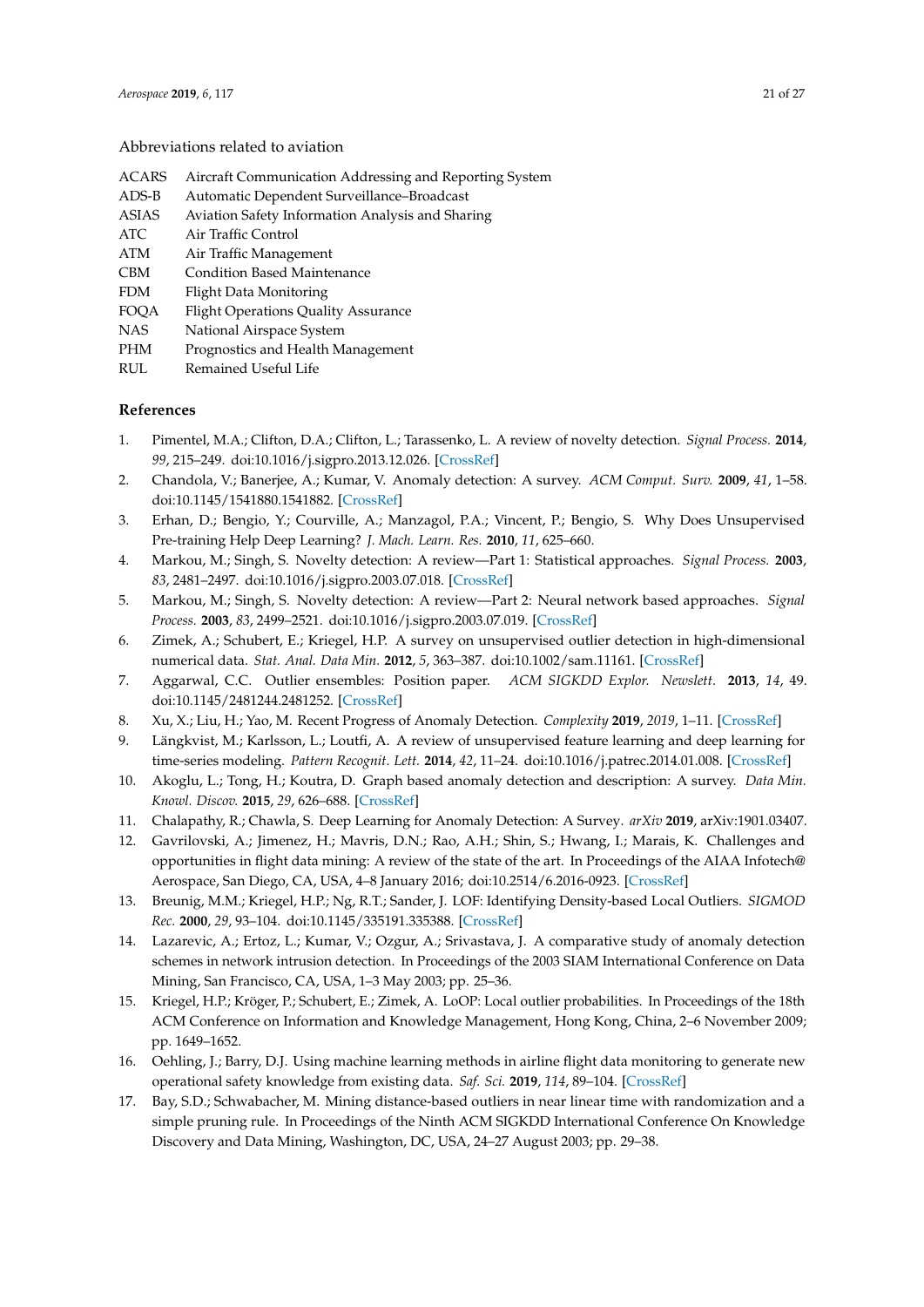- <span id="page-21-0"></span>18. Budalakoti, S.; Srivastava, A.N.; Otey, M.E. Anomaly detection and diagnosis algorithms for discrete symbol sequences with applications to airline safety. *IEEE Trans. Syst. Man Cybernet. Part C (Appl. Rev.)* **2008**, *39*, 101–113. [\[CrossRef\]](http://dx.doi.org/10.1109/TSMCC.2008.2007248)
- <span id="page-21-18"></span>19. Li, L.; Gariel, M.; Hansman, R.J.; Palacios, R. Anomaly detection in onboard-recorded flight data using cluster analysis. In Proceedings of the 2011 IEEE/AIAA 30th Digital Avionics Systems Conference, Seattle, WA, USA, 16–20 October 2011; p. 4A4.
- <span id="page-21-19"></span>20. Li, L.; Das, S.; John Hansman, R.; Palacios, R.; Srivastava, A.N. Analysis of flight data using clustering techniques for detecting abnormal operations. *J. Aerosp. Inf. Syst.* **2015**, *12*, 587–598. [\[CrossRef\]](http://dx.doi.org/10.2514/1.I010329)
- <span id="page-21-20"></span>21. Li, L.; Hansman, R.J.; Palacios, R.; Welsch, R. Anomaly detection via a Gaussian Mixture Model for flight operation and safety monitoring. *Transp. Res. Part C Emerg. Technol.* **2016**, *64*, 45–57. doi[:10.1016/j.trc.2016.01.007.](https://doi.org/10.1016/j.trc.2016.01.007) [\[CrossRef\]](http://dx.doi.org/10.1016/j.trc.2016.01.007)
- <span id="page-21-1"></span>22. Churchill, A.M.; Bloem, M. Clustering Aircraft Trajectories on the Airport Surface. In Proceedings of the 13th USA/Europe Air Traffic Management Research and Development Seminar, Chicago, IL, USA, 10–13 June 2019.
- <span id="page-21-2"></span>23. Ester, M.; Kriegel, H.P.; Sander, J.; Xu, X. A Density-based Algorithm for Discovering Clusters in Large Spatial Databases with Noise. In Proceedings of the Second KDD'96 International Conference on Knowledge Discovery and Data Mining, Portland, OR, USA, 2–4 August 1996; pp. 226–231.
- <span id="page-21-3"></span>24. Campello, R.J.; Moulavi, D.; Sander, J. Density-based clustering based on hierarchical density estimates. In Proceedings of the Pacific-Asia Conference on Knowledge Discovery and Data Mining, Gold Coast, Australia, 14–17 April 2013; Springer: Berlin/Heidelberg, Germany, 2013; pp. 160–172.
- <span id="page-21-4"></span>25. Ankerst, M.; Breunig, M.M.; Kriegel, H.P.; Sander, J. OPTICS: Ordering Points to Identify the Clustering Structure. In Proceedings of the 1999 ACM SIGMOD International Conference on Management of Data, Philadelphia, PA, USA, 31 May–3 June 1999; ACM: New York, NY, USA, 1999; pp. 49–60. doi[:10.1145/304182.304187.](https://doi.org/10.1145/304182.304187) [\[CrossRef\]](http://dx.doi.org/10.1145/304182.304187)
- <span id="page-21-5"></span>26. Iverson, D.; Martin, R.; Schwabacher, M.; Spirkovska, L.; Taylor, W.; Mackey, R.; Castle, J. General Purpose Data-Driven System Monitoring for Space Operations. *J. Aerosp. Comput. Inf. Commun.* **2012**, *9*. doi[:10.2514/1.54964.](https://doi.org/10.2514/1.54964) [\[CrossRef\]](http://dx.doi.org/10.2514/1.54964)
- <span id="page-21-6"></span>27. Campello, R.J.; Moulavi, D.; Zimek, A.; Sander, J. Hierarchical density estimates for data clustering, visualization, and outlier detection. *ACM Trans. Knowl. Discov. Data (TKDD)* **2015**, *10*, 5. [\[CrossRef\]](http://dx.doi.org/10.1145/2733381)
- <span id="page-21-7"></span>28. Hartigan, J.A.; Wong, M.A. Algorithm AS 136: A k-means clustering algorithm. *J. R. Stat. Soc. Ser. C (Appl. Stat.)* **1979**, *28*, 100–108. [\[CrossRef\]](http://dx.doi.org/10.2307/2346830)
- <span id="page-21-8"></span>29. Jolliffe, I.T. *Principal Component Analysis*; Springer Series in Statistics; Springer: New York, NY, USA, 1986. doi[:10.1007/978-1-4757-1904-8.](https://doi.org/10.1007/978-1-4757-1904-8) [\[CrossRef\]](http://dx.doi.org/10.1007/978-1-4757-1904-8)
- <span id="page-21-9"></span>30. Maaten, L.V.D.; Hinton, G. Visualizing data using t-SNE. *J. Mach. Learn. Res.* **2008**, *9*, 2579–2605.
- <span id="page-21-10"></span>31. Liu, F.T.; Ting, K.M.; Zhou, Z.H. Isolation forest. In Proceedings of the 2008 Eighth IEEE International Conference on Data Mining, Pisa, Italy, 15–19 December 2008; pp. 413–422.
- <span id="page-21-11"></span>32. Liu, F.T.; Ting, K.M.; Zhou, Z.H. Isolation-based anomaly detection. *ACM Trans. Knowl. Discov. Data (TKDD)* **2012**, *6*, 3. [\[CrossRef\]](http://dx.doi.org/10.1145/2133360.2133363)
- <span id="page-21-12"></span>33. Zenati, H.; Romain, M.; Foo, C.S.; Lecouat, B.; Chandrasekhar, V. Adversarially Learned Anomaly Detection. In Proceedings of the 2018 IEEE International Conference on Data Mining (ICDM), Singapore, 17–20 November 2018; pp. 727–736.
- <span id="page-21-13"></span>34. Ding, Z.; Fei, M. An Anomaly Detection Approach Based on Isolation Forest Algorithm for Streaming Data using Sliding Window. *IFAC Proc. Vol.* **2013**, *46*, 12–17. doi[:10.3182/20130902-3-CN-3020.00044.](https://doi.org/10.3182/20130902-3-CN-3020.00044) [\[CrossRef\]](http://dx.doi.org/10.3182/20130902-3-CN-3020.00044)
- <span id="page-21-14"></span>35. Hariri, S.; Kind, M.C.; Brunner, R.J. Extended Isolation Forest. *arXiv* **2018**, arXiv:1811.02141.
- <span id="page-21-15"></span>36. Pontoppidan, N.H.; Larsen, J. Unsupervised condition change detection in large diesel engines. In Proceedings of the 2003 IEEE XIII Workshop on Neural Networks for Signal Processing (IEEE Cat. No. 03TH8718), Toulouse, France, 17–19 September 2003; pp. 565–574.
- <span id="page-21-16"></span>37. Jiang, X.; Wen, X.; Wu, M.; Song, M.; Tu, C. A complex network analysis approach for identifying air traffic congestion based on independent component analysis. *Phys. A Stat. Mech. Appl.* **2019**, *523*, 364–381. [\[CrossRef\]](http://dx.doi.org/10.1016/j.physa.2019.01.129)
- <span id="page-21-17"></span>38. Melnyk, I.; Matthews, B.; Valizadegan, H.; Banerjee, A.; Oza, N. Vector Autoregressive Model-Based Anomaly Detection in Aviation Systems. *J. Aerosp. Inf. Syst.* **2016**, *13*, 161–173. doi[:10.2514/1.I010394.](https://doi.org/10.2514/1.I010394) [\[CrossRef\]](http://dx.doi.org/10.2514/1.I010394)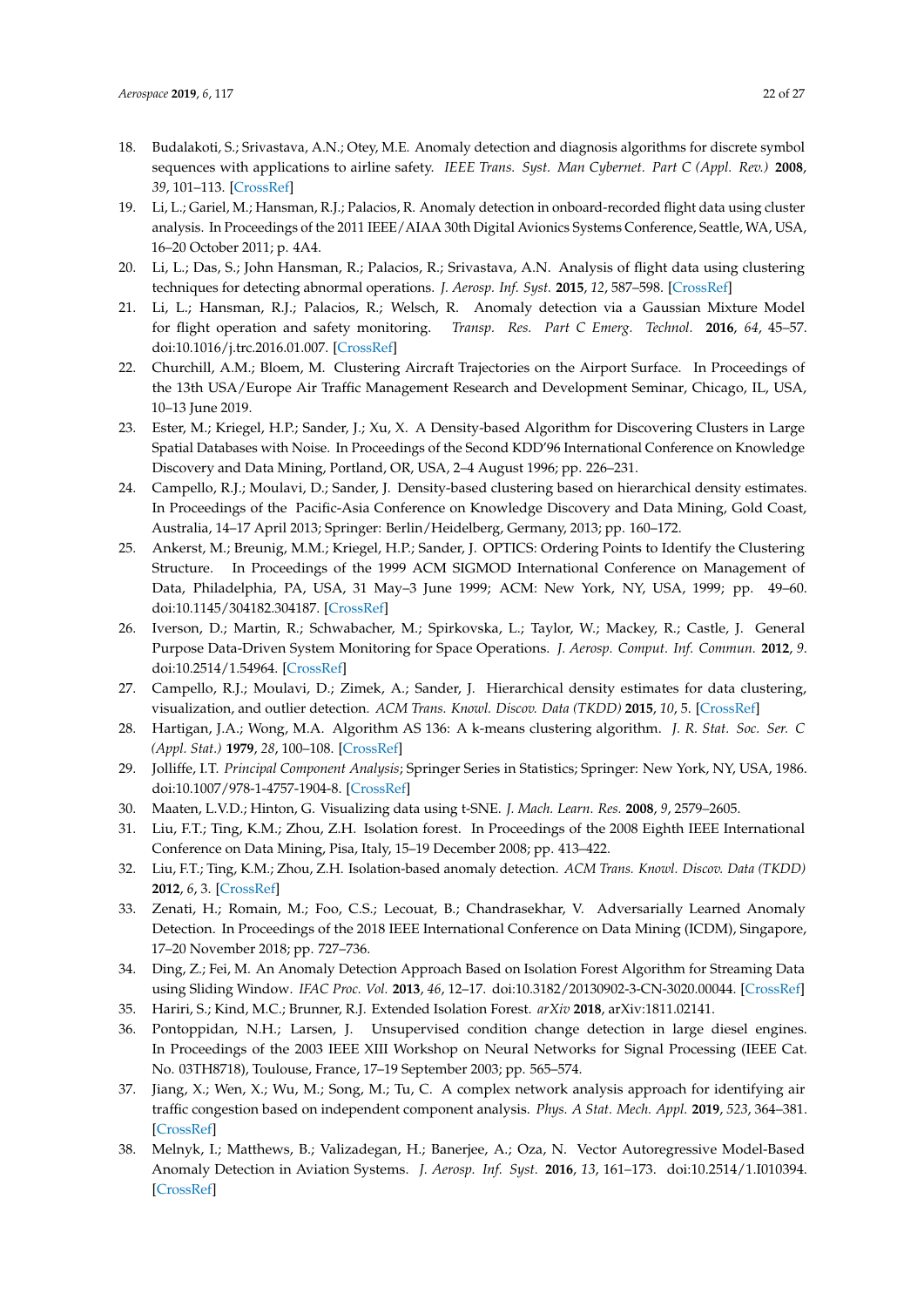- <span id="page-22-0"></span>39. Melnyk, I.; Banerjee, A.; Matthews, B.; Oza, N. Semi-Markov Switching Vector Autoregressive Model-Based Anomaly Detection in Aviation Systems. In Proceedings of the 22nd ACM SIGKDD International Conference on Knowledge Discovery and Data Mining-KDD '16, San Francisco, CA, USA, 13–17 August 2016; ACM Press: San Francisco, CA, USA, 2016; pp. 1065–1074, doi[:10.1145/2939672.2939789.](https://doi.org/10.1145/2939672.2939789) [\[CrossRef\]](http://dx.doi.org/10.1145/2939672.2939789)
- <span id="page-22-1"></span>40. Bianco, A.M.; Garcia Ben, M.; Martinez, E.; Yohai, V.J. Outlier detection in regression models with arima errors using robust estimates. *J. Forecast.* **2001**, *20*, 565–579. [\[CrossRef\]](http://dx.doi.org/10.1002/for.768)
- <span id="page-22-2"></span>41. Chen, D.; Shao, X.; Hu, B.; Su, Q. Simultaneous wavelength selection and outlier detection in multivariate regression of near-infrared spectra. *Anal. Sci.* **2005**, *21*, 161–166. [\[CrossRef\]](http://dx.doi.org/10.2116/analsci.21.161)
- <span id="page-22-3"></span>42. Vapnik, V. *The Nature of Statistical Learning Theory*; Springer Science & Business Media: New York, NY, USA, 2013.
- <span id="page-22-4"></span>43. Schölkopf, B.; Williamson, R.C.; Smola, A.J.; Shawe-Taylor, J.; Platt, J.C. Support vector method for novelty detection. In Proceedings of the 12th International Conference on Neural Information Processing Systems, Denver, CO, USA, 29 November–4 December 1999; pp. 582–588.
- <span id="page-22-5"></span>44. Das, S.; Matthews, B.L.; Srivastava, A.N.; Oza, N.C. Multiple kernel learning for heterogeneous anomaly detection: Algorithm and aviation safety case study. In Proceedings of the 16th ACM SIGKDD International Conference On Knowledge Discovery and Data Mining, Washington, DC, USA, 25–28 July 2010; pp. 47–56.
- <span id="page-22-6"></span>45. Dutta, H.; Giannella, C.; Borne, K.; Kargupta, H. Distributed top-k outlier detection from astronomy catalogs using the demac system. In Proceedings of the 2007 SIAM International Conference on Data Mining, Minneapolis, MN, USA, 26–28 April 2007; pp. 473–478.
- <span id="page-22-7"></span>46. Günter, S.; Schraudolph, N.N.; Vishwanathan, S.V.N. Fast Iterative Kernel Principal Component Analysis. *J. Mach. Learn. Res.* **2007**, *8*, 1893–1918.
- <span id="page-22-8"></span>47. Candès, E.J.; Li, X.; Ma, Y.; Wright, J. Robust principal component analysis? *J. ACM (JACM)* **2011**, *58*, 11. [\[CrossRef\]](http://dx.doi.org/10.1145/1970392.1970395)
- <span id="page-22-9"></span>48. Ramsay, J.; Ramsay, J.; Silverman, B.; Silverman, H.; Media, S.S. *Functional Data Analysis*; Springer Series in Statistics; Springer: New York, NY, USA, 2005.
- <span id="page-22-10"></span>49. Deville, J.C. *Méthodes Statistiques Et Numériques De L'analyse Harmonique*; Annales de l'INSEE; JSTOR: New York, NY, USA, 1974; pp. 3–101.
- 50. Dauxois, J. Les Analyses Factorielles en Calcul Des Probabiblités Et En Statistique: Essai D'étude Synthétique. Ph.D. Thesis, Université de Toulouse, Toulouse, France, 1976.
- <span id="page-22-11"></span>51. Dauxois, J.; Pousse, A.; Romain, Y. Asymptotic theory for the principal component analysis of a vector random function: Some applications to statistical inference. *J. Multivariate Anal.* **1982**, *12*, 136–154. [\[CrossRef\]](http://dx.doi.org/10.1016/0047-259X(82)90088-4)
- <span id="page-22-12"></span>52. Jarry, G.; Delahaye, D.; Nicol, F.; Féron, E. Aircraft Atypical Approach Detection using Functional Principal Component Analysis. In Proceedings of the SESAR Innovations Days 2018, Salzburg, Austria, 3–7 December 2018.
- <span id="page-22-13"></span>53. Huang, G.B.; Zhu, Q.Y.; Siew, C.K. Extreme learning machine: A new learning scheme of feedforward neural networks. In Proceedings of the International Joint Conference on Neural Networks (IJCNN2004), Budapest, Hungary, 25–29 July 2004; Volume 2, pp. 985–990.
- <span id="page-22-14"></span>54. Huang, G.B.; Zhu, Q.Y.; Siew, C.K. Extreme learning machine: Theory and applications. *Neurocomputing* **2006**, *70*, 489–501. [\[CrossRef\]](http://dx.doi.org/10.1016/j.neucom.2005.12.126)
- <span id="page-22-15"></span>55. Huang, G.; Huang, G.B.; Song, S.; You, K. Trends in extreme learning machines: A review. *Neural Netw.* **2015**, *61*, 32–48. [\[CrossRef\]](http://dx.doi.org/10.1016/j.neunet.2014.10.001) [\[PubMed\]](http://www.ncbi.nlm.nih.gov/pubmed/25462632)
- <span id="page-22-16"></span>56. Janakiraman, V.M.; Nielsen, D. Anomaly detection in aviation data using extreme learning machines. In Proceedings of the 2016 International Joint Conference on Neural Networks (IJCNN), Vancouver, BC, Canada, 24–29 July 2016; pp. 1993–2000. doi[:10.1109/IJCNN.2016.7727444.](https://doi.org/10.1109/IJCNN.2016.7727444) [\[CrossRef\]](http://dx.doi.org/10.1109/IJCNN.2016.7727444)
- <span id="page-22-17"></span>57. Malhotra, P.; Vig, L.; Shroff, G.; Agarwal, P. Long Short Term Memory Networks for Anomaly Detection in Time Series. In Proceedings of the ESANN 2015, Bruges, Belgium, 22–24 April 2015.
- <span id="page-22-18"></span>58. Nanduri, A.; Sherry, L. Anomaly detection in aircraft data using Recurrent Neural Networks (RNN). In Proceedings of the 2016 Integrated Communications Navigation and Surveillance (ICNS), Herndon, VA, USA, 19–21 April 2016; pp. 5C2-1–5C2-8. doi[:10.1109/ICNSURV.2016.7486356.](https://doi.org/10.1109/ICNSURV.2016.7486356) [\[CrossRef\]](http://dx.doi.org/10.1109/ICNSURV.2016.7486356)
- <span id="page-22-19"></span>59. Ergen, T.; Mirza, A.H.; Kozat, S.S. Unsupervised and Semi-supervised Anomaly Detection with LSTM Neural Networks. *arXiv* **2017**, arXiv:1710.09207.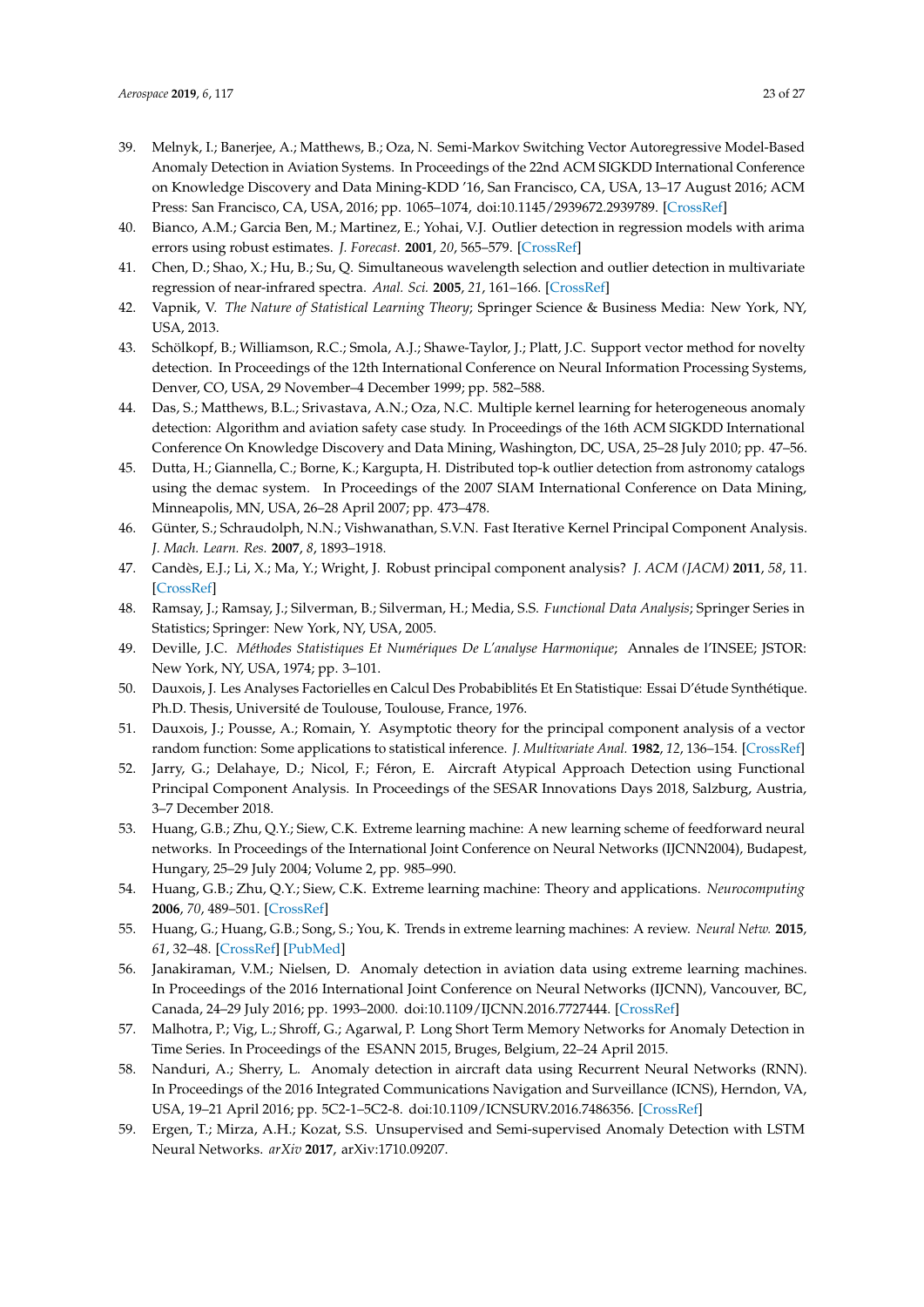- <span id="page-23-0"></span>60. Vinayakumar, R.; Soman, K.; Poornachandran, P. Applying convolutional neural network for network intrusion detection. In Proceedings of the 2017 International Conference on Advances in Computing, Communications and Informatics (ICACCI), Udupi, India, 13–16 September 2017; pp. 1222–1228.
- <span id="page-23-1"></span>61. Li, Z.; Qin, Z.; Huang, K.; Yang, X.; Ye, S. Intrusion detection using convolutional neural networks for representation learning. In Proceedings of the International Conference on Neural Information Processing, Guangzhou, China, 14–18 November 2017; Springer: Cham, Switzerland, 2017; pp. 858–866.
- <span id="page-23-2"></span>62. Kwon, D.; Natarajan, K.; Suh, S.C.; Kim, H.; Kim, J. An empirical study on network anomaly detection using convolutional neural networks. In Proceedings of the 2018 IEEE 38th International Conference on Distributed Computing Systems (ICDCS), Vienna, Austria, 2–6 July 2018; pp. 1595–1598.
- <span id="page-23-3"></span>63. Malhotra, P.; Ramakrishnan, A.; Anand, G.; Vig, L.; Agarwal, P.; Shroff, G. LSTM-based encoder-decoder for multi-sensor anomaly detection. *arXiv* **2016**, arXiv:1607.00148.
- <span id="page-23-4"></span>64. Zhang, C.; Song, D.; Chen, Y.; Feng, X.; Lumezanu, C.; Cheng, W.; Ni, J.; Zong, B.; Chen, H.; Chawla, N.V. A Deep Neural Network for Unsupervised Anomaly Detection and Diagnosis in Multivariate Time Series Data. *arXiv* **2018**, arXiv:1811.08055.
- <span id="page-23-5"></span>65. Reddy, K.K.; Sarkar, S.; Venugopalan, V.; Giering, M. Anomaly detection and fault disambiguation in large flight data: A multi-modal deep auto-encoder approach. In Proceedings of the Annual Conference of the Prognostics and Health Management Society, Denver, CO, USA, 3–6 October 2016.
- <span id="page-23-6"></span>66. Luo, W.; Liu, W.; Gao, S. Remembering history with convolutional lstm for anomaly detection. In Proceedings of the 2017 IEEE International Conference on Multimedia and Expo (ICME), Hong Kong, China, 10–14 July 2017; pp. 439–444.
- <span id="page-23-7"></span>67. Zenati, H.; Foo, C.S.; Lecouat, B.; Manek, G.; Chandrasekhar, V.R. Efficient gan-based anomaly detection. *arXiv* **2018**, arXiv:1802.06222.
- <span id="page-23-8"></span>68. Li, D.; Chen, D.; Goh, J.; Ng, S.k. Anomaly Detection with Generative Adversarial Networks for Multivariate Time Series. *arXiv* **2018**, arXiv:1809.04758.
- <span id="page-23-9"></span>69. Soelch, M.; Bayer, J.; Ludersdorfer, M.; van der Smagt, P. Variational Inference for On-line Anomaly Detection in High-Dimensional Time Series. *arXiv* **2016**, arXiv:1602.07109.
- <span id="page-23-10"></span>70. Guo, Y.; Liao, W.; Wang, Q.; Yu, L.; Ji, T.; Li, P. Multidimensional time series anomaly detection: A gru-based gaussian mixture variational autoencoder approach. In Proceedings of the Asian Conference on Machine Learning, Philadelphia, PA, USA, 24–27 September 2018; pp. 97–112.
- <span id="page-23-11"></span>71. Kong, Z.; Jones, A.; Medina Ayala, A.; Aydin Gol, E.; Belta, C. Temporal Logic Inference for Classification and Prediction from Data. In Proceedings of the 17th HSCC '14 International Conference on Hybrid Systems: Computation and Control, Berlin, Germany, 15–17 April 2014; ACM: New York, NY, USA, 2014; pp. 273–282, doi[:10.1145/2562059.2562146.](https://doi.org/10.1145/2562059.2562146) [\[CrossRef\]](http://dx.doi.org/10.1145/2562059.2562146)
- <span id="page-23-12"></span>72. Jones, A.; Kong, Z.; Belta, C. Anomaly detection in cyber-physical systems: A formal methods approach. In Proceedings of the 53rd IEEE Conference on Decision and Control, Los Angeles, CA, USA, 15–17 December 2014; pp. 848–853.
- <span id="page-23-13"></span>73. Kong, Z.; Jones, A.; Belta, C. Temporal logics for learning and detection of anomalous behavior. *IEEE Trans. Autom. Control* **2016**, *62*, 1210–1222. [\[CrossRef\]](http://dx.doi.org/10.1109/TAC.2016.2585083)
- <span id="page-23-14"></span>74. Hochreiter, S.; Schmidhuber, J. Long short-term memory. *Neural Comput.* **1997**, *9*, 1735–1780. [\[CrossRef\]](http://dx.doi.org/10.1162/neco.1997.9.8.1735)
- <span id="page-23-15"></span>75. Cho, K.; Van Merriënboer, B.; Gulcehre, C.; Bahdanau, D.; Bougares, F.; Schwenk, H.; Bengio, Y. Learning phrase representations using RNN encoder-decoder for statistical machine translation. *arXiv* **2014**, arXiv:1406.1078.
- <span id="page-23-16"></span>76. Goel, H.; Melnyk, I.; Oza, N.; Matthews, B.; Banerjee, A. Multivariate Aviation Time Series Modeling: VARs vs. LSTMs. In Proceedings of the SIAM International Conference on Data Mining (SDM), Houston, TX, USA, 27–29 April 2017.
- <span id="page-23-17"></span>77. Tax, D.M.; Duin, R.P. Support vector data description. *Mach. Learn.* **2004**, *54*, 45–66. [\[CrossRef\]](http://dx.doi.org/10.1023/B:MACH.0000008084.60811.49)
- <span id="page-23-18"></span>78. Habler, E.; Shabtai, A. Using LSTM encoder-decoder algorithm for detecting anomalous ADS-B messages. *Comput. Security* **2018**, *78*, 155–173. doi[:10.1016/j.cose.2018.07.004.](https://doi.org/10.1016/j.cose.2018.07.004) [\[CrossRef\]](http://dx.doi.org/10.1016/j.cose.2018.07.004)
- <span id="page-23-19"></span>79. Bai, S.; Kolter, J.Z.; Koltun, V. An Empirical Evaluation of Generic Convolutional and Recurrent Networks for Sequence Modeling. *arXiv* **2018**, arXiv:1803.01271.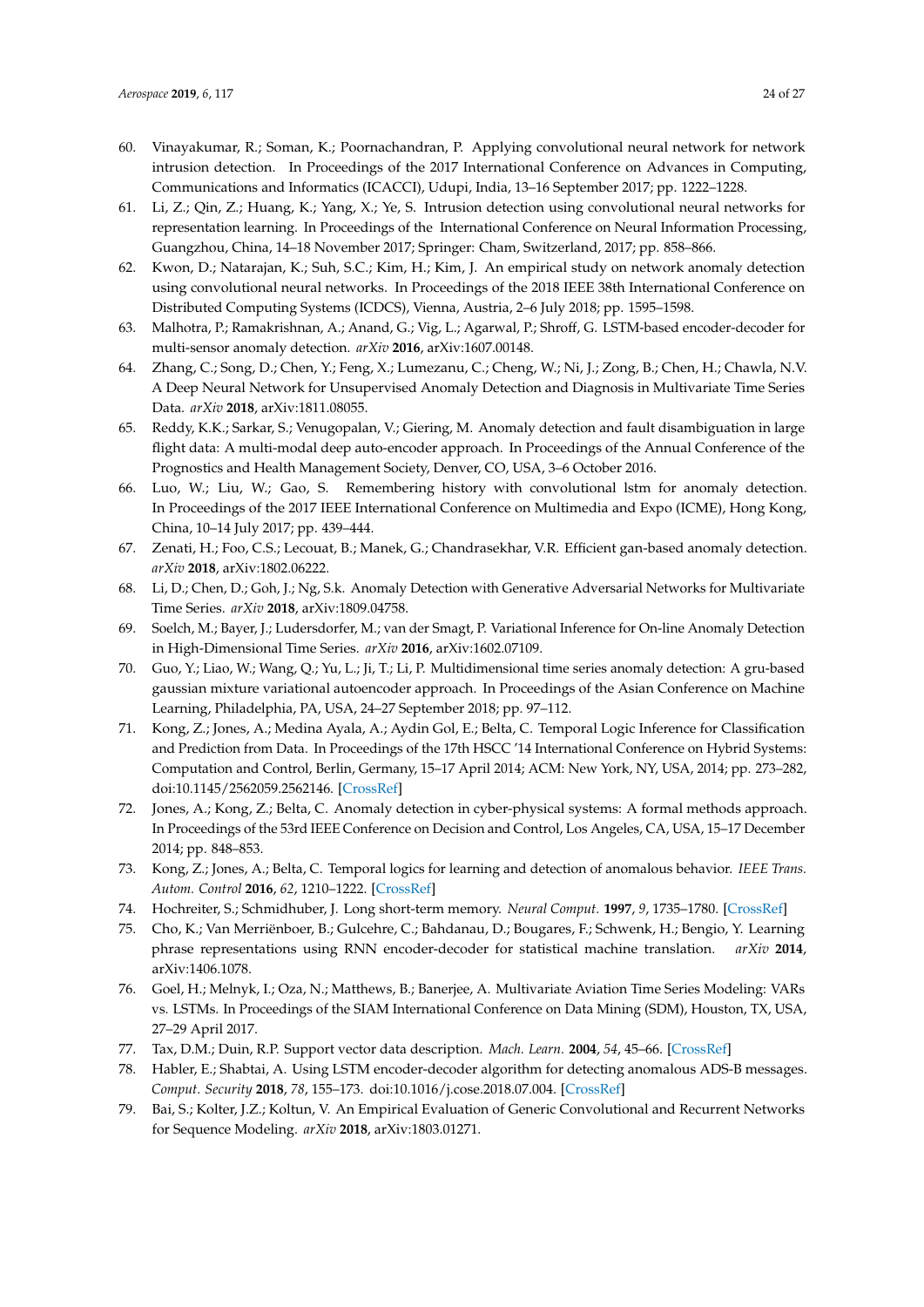- <span id="page-24-0"></span>80. Gorokhov, O.; Petrovskiy, M.; Mashechkin, I. Convolutional neural networks for unsupervised anomaly detection in text data. In Proceedings of the International Conference on Intelligent Data Engineering and Automated Learning, Guilin, China, 30 October–1 November 2017; Springer: Cham, Switzerland, 2017; pp. 500–507.
- <span id="page-24-1"></span>81. Xingjian, S.; Chen, Z.; Wang, H.; Yeung, D.Y.; Wong, W.K.; Woo, W.c. Convolutional LSTM network: A machine learning approach for precipitation nowcasting. In Proceedings of the Neural Information Processing Systems Conference 2015, Montreal, QC, Canada, 7–12 December 2015; pp. 802–810.
- <span id="page-24-2"></span>82. Hallac, D.; Vare, S.; Boyd, S.; Leskovec, J. Toeplitz inverse covariance-based clustering of multivariate time series data. In Proceedings of the 23rd ACM SIGKDD International Conference on Knowledge Discovery and Data Mining, Halifax, NS, Canada, 13–17 August 2017; pp. 215–223.
- <span id="page-24-3"></span>83. Song, D.; Xia, N.; Cheng, W.; Chen, H.; Tao, D. Deep r-th root of rank supervised joint binary embedding for multivariate time series retrieval. In Proceedings of the 24th ACM SIGKDD International Conference on Knowledge Discovery & Data Mining, London, UK, 19–23 August 2018; pp. 2229–2238.
- <span id="page-24-4"></span>84. Malaiya, R.K.; Kwon, D.; Kim, J.; Suh, S.C.; Kim, H.; Kim, I. An empirical evaluation of deep learning for network anomaly detection. In Proceedings of the 2018 International Conference on Computing, Networking and Communications (ICNC), Maui, HI, USA, 5–8 March 2018; pp. 893–898.
- <span id="page-24-5"></span>85. Fu, X.; Luo, H.; Zhong, S.; Lin, L. Aircraft engine fault detection based on grouped convolutional denoising autoencoders. *Chin. J. Aeronaut.* **2019**, *32*, 296–307. [\[CrossRef\]](http://dx.doi.org/10.1016/j.cja.2018.12.011)
- <span id="page-24-6"></span>86. Akerman, S.; Habler, E.; Shabtai, A. VizADS-B: Analyzing Sequences of ADS-B Images Using Explainable Convolutional LSTM Encoder-Decoder to Detect Cyber Attacks. *arXiv* **2019**, arXiv:1906.07921.
- <span id="page-24-7"></span>87. Zhou, C.; Paffenroth, R.C. Anomaly Detection with Robust Deep Autoencoders. In Proceedings of the 23rd ACM SIGKDD International Conference on Knowledge Discovery and Data Mining-KDD '17, Halifax, NS, Canada, 13–17 August 2017; pp. 665–674, doi[:10.1145/3097983.3098052.](https://doi.org/10.1145/3097983.3098052) [\[CrossRef\]](http://dx.doi.org/10.1145/3097983.3098052)
- <span id="page-24-8"></span>88. Erhan, D.; Courville, A.; Bengio, Y. *Understanding Representations Learned in Deep Architectures*; Department d' Informatique et Recherche Operationnelle, University of Montreal: Montreal, QC, Canada, 2010; Volume 1355.
- <span id="page-24-9"></span>89. Goodfellow, I.; Pouget-Abadie, J.; Mirza, M.; Xu, B.; Warde-Farley, D.; Ozair, S.; Courville, A.; Bengio, Y. Generative adversarial nets. In Proceedings of the Neural Information Processing Systems Conference 2014, Montreal, QC, Canada, 8–13 December 2014; pp. 2672–2680.
- <span id="page-24-10"></span>90. Schlegl, T.; Seeböck, P.; Waldstein, S.M.; Schmidt-Erfurth, U.; Langs, G. Unsupervised Anomaly Detection with Generative Adversarial Networks to Guide Marker Discovery. In *Information Processing in Medical Imaging*; Niethammer, M., Styner, M., Aylward, S., Zhu, H., Oguz, I., Yap, P.T., Shen, D., Eds.; Springer International Publishing: Cham, Switzerland, 2017; Volume 10265, pp. 146–157, doi[:10.1007/978-3-319-59050-9\\_12.](https://doi.org/10.1007/978-3-319-59050-9_12) [\[CrossRef\]](http://dx.doi.org/10.1007/978-3-319-59050-9_12)
- <span id="page-24-11"></span>91. Schlegl, T.; Seeböck, P.; Waldstein, S.M.; Langs, G.; Schmidt-Erfurth, U. f-AnoGAN: Fast unsupervised anomaly detection with generative adversarial networks. *Med. Image Anal.* **2019**, *54*, 30–44. [\[CrossRef\]](http://dx.doi.org/10.1016/j.media.2019.01.010)
- <span id="page-24-12"></span>92. Kingma, D.P.; Welling, M. Auto-Encoding Variational Bayes. *arXiv* **2013**, arXiv:1312.6114.
- <span id="page-24-13"></span>93. An, J.; Cho, S. Variational autoencoder based anomaly detection using reconstruction probability. *Spec. Lecture IE* **2015**, *2*, 1–18.
- <span id="page-24-14"></span>94. Blei, D.M.; Kucukelbir, A.; McAuliffe, J.D. Variational Inference: A Review for Statisticians. *J. Am. Stat. Assoc.* **2017**, *112*, 859–877. doi[:10.1080/01621459.2017.1285773.](https://doi.org/10.1080/01621459.2017.1285773) [\[CrossRef\]](http://dx.doi.org/10.1080/01621459.2017.1285773)
- <span id="page-24-15"></span>95. Bayer, J.; Osendorfer, C. Learning Stochastic Recurrent Networks. *arXiv* **2014**, arXiv:1411.7610.
- <span id="page-24-16"></span>96. Zhai, S.; Cheng, Y.; Lu, W.; Zhang, Z. Deep Structured Energy Based Models for Anomaly Detection. *arXiv* **2016**, arXiv:1605.07717.
- <span id="page-24-17"></span>97. Dilokthanakul, N.; Mediano, P.A.M.; Garnelo, M.; Lee, M.C.H.; Salimbeni, H.; Arulkumaran, K.; Shanahan, M. Deep Unsupervised Clustering with Gaussian Mixture Variational Autoencoders. *arXiv* **2017**, arXiv:1611.02648.
- <span id="page-24-18"></span>98. Zong, B.; Song, Q.; Min, M.R.; Cheng, W.; Lumezanu, C.; Cho, D.; Chen, H. Deep Autoencoding Gaussian Mixture Model for Unsupervised Anomaly Detection. In Proceedings of the 6th International Conference on Learning Representations, Vancouver, BC, Canada, 30 April–10 May 2018; p. 19.
- <span id="page-24-19"></span>99. Ghosh, P.; Sajjadi, M.S.M.; Vergari, A.; Black, M.; Schölkopf, B. From Variational to Deterministic Autoencoders. *arXiv* **2019**, arXiv:1903.12436.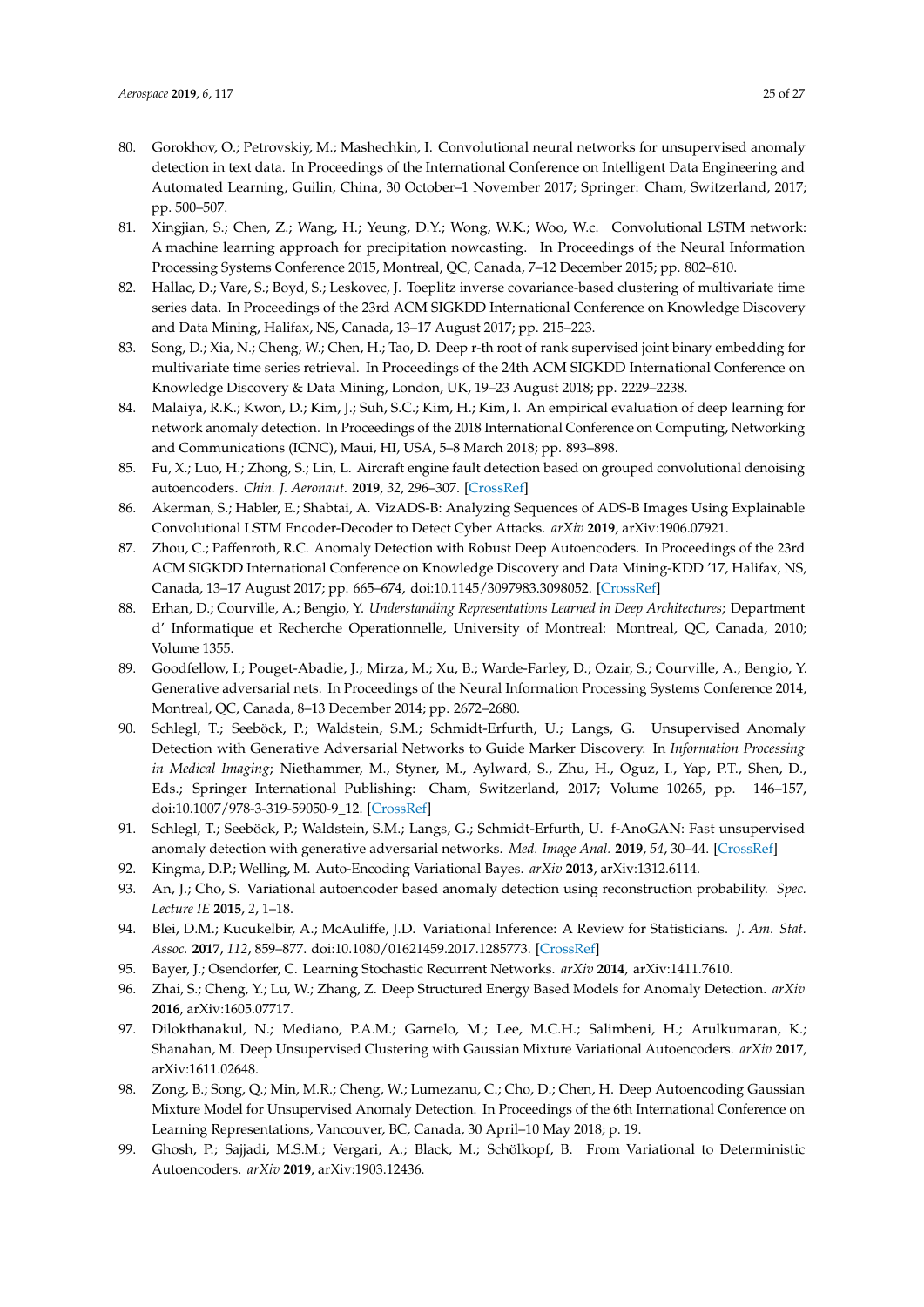- <span id="page-25-0"></span>100. Ustun, B.; Traca, S.; Rudin, C. Supersparse linear integer models for interpretable classification. *arXiv* **2013**, arXiv:1306.6677.
- <span id="page-25-1"></span>101. Asarin, E.; Donzé, A.; Maler, O.; Nickovic, D. Parametric Identification of Temporal Properties. In Proceedings of the Second RV'11 International Conference on Runtime Verification, San Francisco, CA, USA, 27–30 September 2011; Springer: Berlin/Heidelberg, Germany, 2012; pp. 147–160. [\[CrossRef\]](http://dx.doi.org/10.1007/978-3-642-29860-8_12)
- <span id="page-25-2"></span>102. Maler, O.; Nickovic, D. Monitoring temporal properties of continuous signals. In *Formal Techniques, Modelling and Analysis of Timed and Fault-Tolerant Systems*; Springer: Grenoble, France, 2004; pp. 152–166.
- <span id="page-25-3"></span>103. Deshmukh, R.; Hwang, I. Anomaly Detection Using Temporal Logic Based Learning for Terminal Airspace Operations. In Proceedings of the AIAA Scitech 2019 Forum, San Diego, CA, USA, 7–11 January 2019; p. 0682.
- <span id="page-25-4"></span>104. Das, S.; Matthews, B.L.; Lawrence, R. Fleet level anomaly detection of aviation safety data. In Proceedings of the 2011 IEEE Conference on Prognostics and Health Management, Montreal, QC, Canada, 20–23 June 2011; IEEE: Denver, CO, USA, 2011; pp. 1–10, doi[:10.1109/ICPHM.2011.6024356.](https://doi.org/10.1109/ICPHM.2011.6024356) [\[CrossRef\]](http://dx.doi.org/10.1109/ICPHM.2011.6024356)
- <span id="page-25-5"></span>105. Puranik, T.G.; Mavris, D.N. Anomaly Detection in General-Aviation Operations Using Energy Metrics and Flight-Data Records. *J. Aerosp. Inf. Syst.* **2017**, 22–36. [\[CrossRef\]](http://dx.doi.org/10.2514/1.I010582)
- <span id="page-25-6"></span>106. Guimin, J.; Cheng, F.; Jinfeng, Y.; Dan, L. Intelligent checking model of Chinese radiotelephony read-backs in civil aviation air traffic control. *Chin. J. Aeronaut.* **2018**, *31*, 2280–2289.
- <span id="page-25-7"></span>107. Zhang, X.; Chen, J.; Gan, Q. Anomaly Detection for Aviation Safety Based on an Improved KPCA Algorithm. *J. Electr. Comput. Eng.* **2017**, *2017*, 4890921. doi[:10.1155/2017/4890921.](https://doi.org/10.1155/2017/4890921) [\[CrossRef\]](http://dx.doi.org/10.1155/2017/4890921)
- <span id="page-25-8"></span>108. Olive, X.; Grignard, J.; Dubot, T.; Saint-Lot, J. Detecting Controllers' Actions in Past Mode S Data by Autoencoder-Based Anomaly Detection. In Proceedings of the 8th SESAR Innovation Days, Salzburg, Austria, 3–7 December 2018.
- <span id="page-25-9"></span>109. Olive, X.; Basora, L. Identifying Anomalies in past en-route Trajectories with Clustering and Anomaly Detection Methods. In Proceedings of the 13th USA/Europe Air Traffic Management Research and Development Seminar, Vienna, Austria, 17–21 June 2019.
- <span id="page-25-10"></span>110. Dubot, T. Predicting sector configuration transitions with autoencoder-based anomaly detection. In Proceedings of the International Conference for Research in Air Transportation, Barcelona, Spain, 26–29 June 2018.
- <span id="page-25-11"></span>111. Deshmukh, R.; Sun, D.; Hwang, I. Data-Driven Precursor Detection Algorithm for Terminal Airspace Operations. In Proceedings of the 13th USA/Europe Air Traffic Management Research and Development Seminar, Vienna, Austria, 17–21 June 2019.
- <span id="page-25-12"></span>112. Puranik, T.; Jimenez, H.; Mavris, D. Energy-based metrics for safety analysis of general aviation operations. *J. Aircraft* **2017**, *54*, 2285–2297. [\[CrossRef\]](http://dx.doi.org/10.2514/1.C034196)
- <span id="page-25-13"></span>113. Jia, G.; Lu, Y.; Lu, W.; Shi, Y.; Yang, J. Verification method for Chinese aviation radiotelephony readbacks based on LSTM-RNN. *Electron. Lett.* **2017**, *53*, 401–403. [\[CrossRef\]](http://dx.doi.org/10.1049/el.2016.2877)
- <span id="page-25-14"></span>114. Basora, L.; Courchelle, V.; Bedouet, J.; Dubot, T. Occupancy Peak Estimation from Sector Geometry and Traffic Flow Data. In Proceedings of the 8th SESAR Innovation Days, Salzburg, Austria, 3–7 December 2018.
- <span id="page-25-15"></span>115. Ltkepohl, H. *New Introduction to Multiple Time Series Analysis*; Springer: New York, NY, USA, 2007.
- <span id="page-25-16"></span>116. Janssen, J.; Limnios, N. *Semi-Markov Models and Applications*; Springer: New York, NY, USA, 2013.
- <span id="page-25-17"></span>117. Nanduri, A.; Sherry, L. Generating Flight Operations Quality Assurance (FOQA) Data from the X-Plane Simulation. In Proceedings of the 2016 IEEE Integrated Communications Navigation and Surveillance (ICNS), Herndon, VA, USA, 19–21 April 2016; p. 5C1.
- <span id="page-25-18"></span>118. Balaban, E.; Saxena, A.; Bansal, P.; Goebel, K.F.; Curran, S. Modeling, Detection, and Disambiguation of Sensor Faults for Aerospace Applications. *IEEE Sens. J.* **2009**, *9*, 1907–1917. doi[:10.1109/JSEN.2009.2030284.](https://doi.org/10.1109/JSEN.2009.2030284) [\[CrossRef\]](http://dx.doi.org/10.1109/JSEN.2009.2030284)
- <span id="page-25-19"></span>119. Saxena, A.; Goebel, K.; Simon, D.; Eklund, N. Damage propagation modeling for aircraft engine run-to-failure simulation. In Proceedings of the 2008 International Conference on Prognostics and Health Management, Denver, CO, USA, 6–9 October 2008; pp. 1–9. doi[:10.1109/PHM.2008.4711414.](https://doi.org/10.1109/PHM.2008.4711414) [\[CrossRef\]](http://dx.doi.org/10.1109/PHM.2008.4711414)
- <span id="page-25-20"></span>120. Elattar, H.M.; Elminir, H.K.; Riad, A.M. Prognostics: A literature review. *Complex Intell. Syst.* **2016**, *2*, 125–154. doi[:10.1007/s40747-016-0019-3.](https://doi.org/10.1007/s40747-016-0019-3) [\[CrossRef\]](http://dx.doi.org/10.1007/s40747-016-0019-3)
- <span id="page-25-21"></span>121. Lei, Y.; Li, N.; Guo, L.; Li, N.; Yan, T.; Lin, J. Machinery health prognostics: A systematic review from data acquisition to RUL prediction. *Mech. Syst. Signal Process.* **2018**, *104*, 799–834. doi[:10.1016/j.ymssp.2017.11.016.](https://doi.org/10.1016/j.ymssp.2017.11.016) [\[CrossRef\]](http://dx.doi.org/10.1016/j.ymssp.2017.11.016)